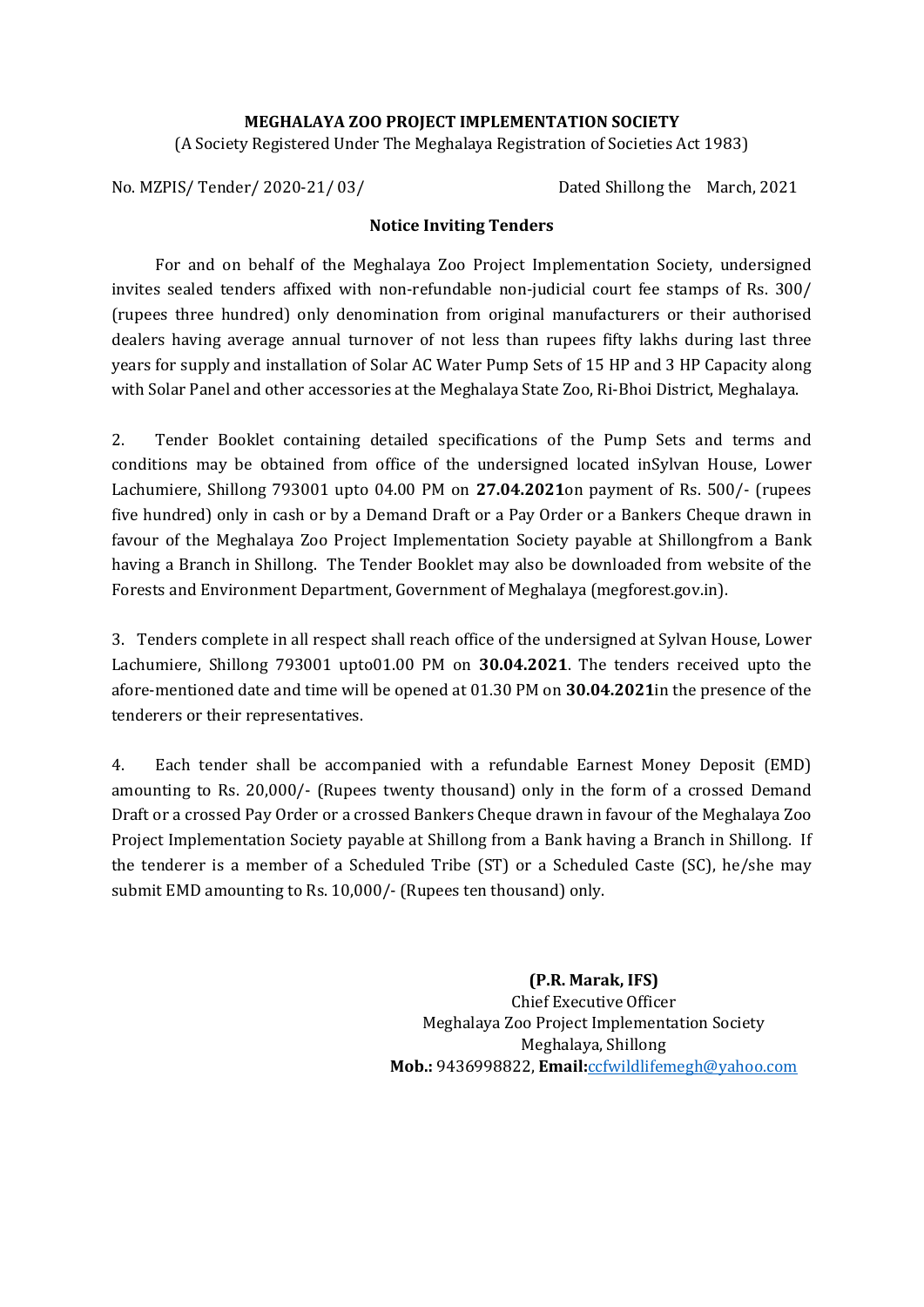Memo No. MZPIS/ Tender/ 2020-21/ 04/ Dated Shillong the March , 2021 Copy to:-

- 1. The Additional Chief Secretary to the Government of Meghalaya, Forest and Environment Department for favour of his information.
- 2. The Principal Chief Conservator of Forests and Head of Forest Force, Meghalaya, Shillong for favour of his information.
- 3. The Commissioner and Secretary to the Government of Meghalaya, Finance Department for favour of his information.
- 4. The Additional Principal Chief Conservator of Forest, Wildlife & Chief Wildlife Warden for favour of his information.
- 5. The State Information Officer, NIC, Meghalayaalong with a copy of the NIT and detailed Tender Document with a request to place a copy thereof at designated place on the website of the Forest and Environment Department, Government of Meghalaya, under the caption **"Notice Inviting Tender and Tender Document for supply and installation of Solar AC Water Pump Sets at the Meghalaya State Zoo, Ri-Bhoi District due to be opened on 30.04.2021"**
- 6. The Director of Information and Public Relations, Meghalaya, Shillong along with 8(eight) spare copies of the NIT. He/she is requested to get the notice published in Local Dailies having wide publicity, one each in English, Khasi and Garo language for a single day on or before 30-03-2021 and submit the bills in triplicate to the undersigned for making payment.
- 7. The Conservator of Forest (Territorial & Wildlife), Khasi and Jaintia Hills for information.
- 8. The Divisional Forest Officer, Khasi Hills Wildlife Division, Shillong along with 10(Ten) spare copies for information and necessary action to provide a wide publicity to the notice.
- 9. The Deputy Conservator of Forest(HQ), O/oPrincipal Chief Conservator of Forests and Head of Forest Force along with 5(Five) spare copies for information and necessary action to display this Notice on Notice Board in office of the PCCF& HoFF, Meghalaya.
- 10. The Assistant dealing with Tenders in the Meghalaya Zoo Project Implementation Society, Shillong for information.
- 11. Tender File.
- 12. Guard File.

**Chief Executive Officer** Meghalaya Zoo Project Implementation Society Meghalaya, Shillong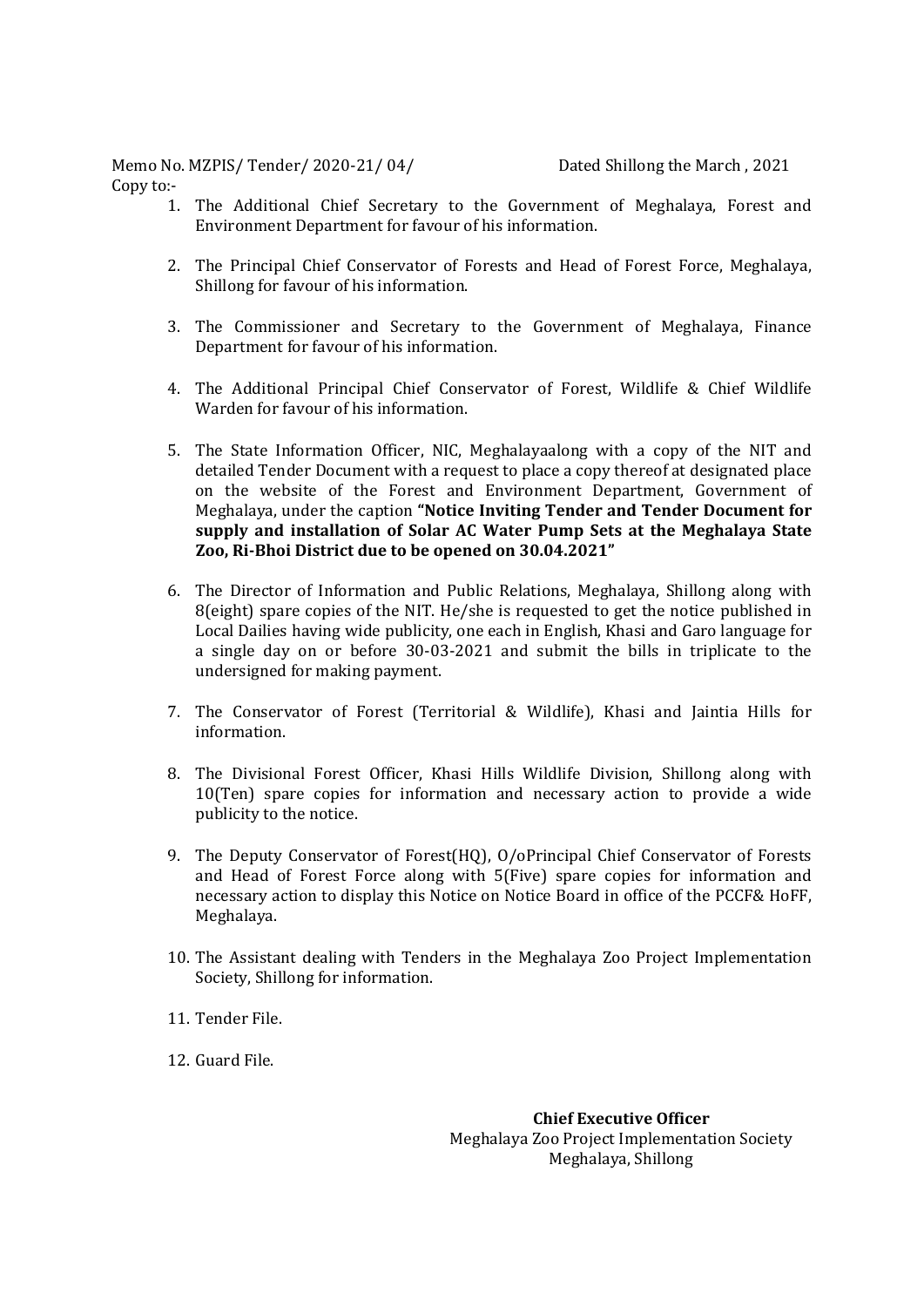**(Price: Rs. 500)**

# **Tender For**

# **Supply and Installation of Solar AC Water Pump Sets At**

### **The Meghalaya State Zoo, Ri-Bhoi District**

**Last Date & Time for submission of Tender: 30.04.2021 up to 01.00 PM**

**Date & Time of Opening of the Tender: 30.04.2021 at 1.30 PM**

## **Submitted To:**

**The Chief Executive Officer Meghalaya Zoo Project Implementation Society O/o Principal Chief Conservator of Forests & HoFF Sylvan House, Lower Lachumiere Shillong 793001 Meghalaya**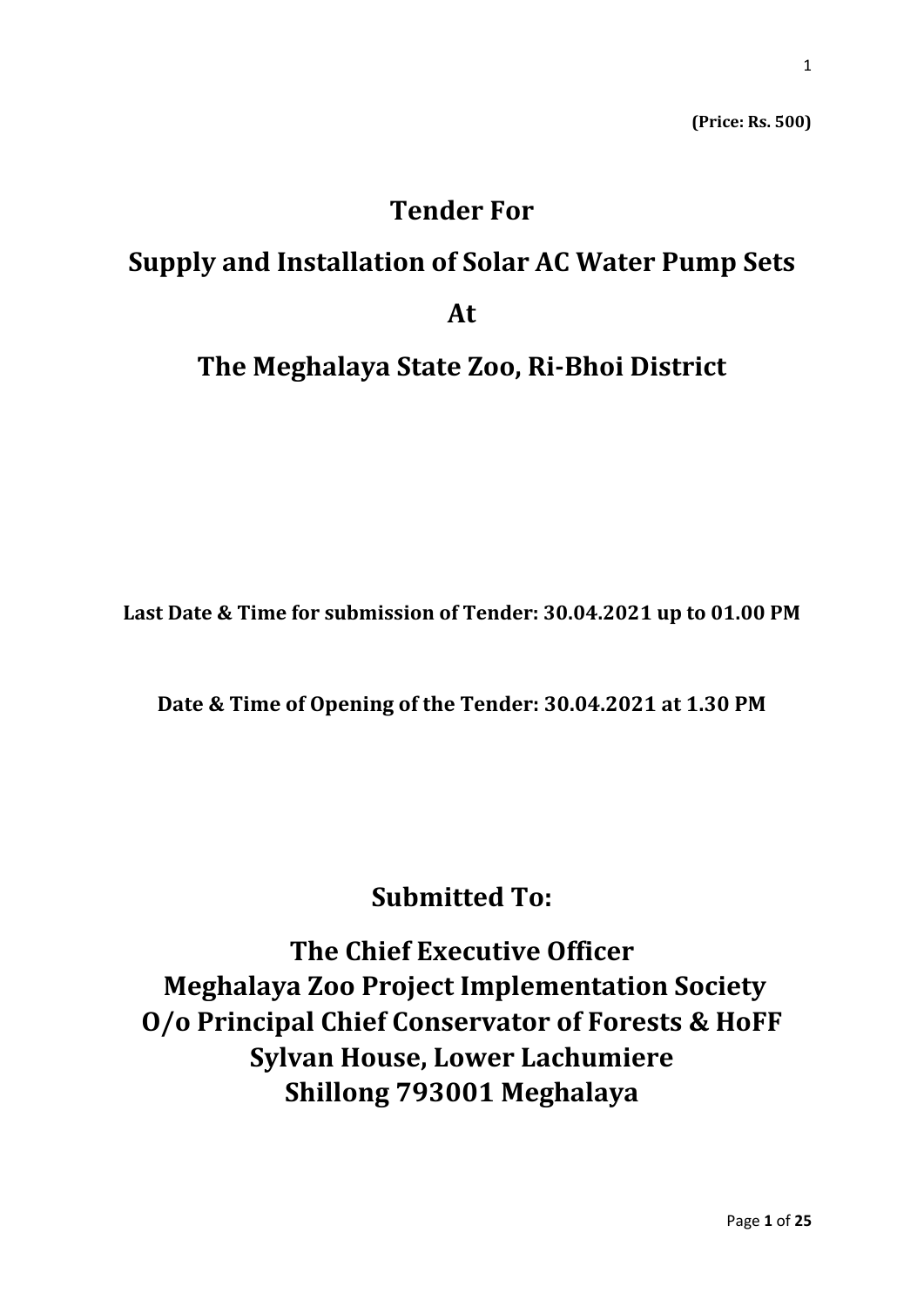#### (Space for affixing court fee stamp of the prescribed denomination)

#### **TECHNICAL CUM PRICE BID**

#### **PART-I-TENDER FORM**

(To be filled in by the tenderer)

#### **To,**

#### **The Chief Executive Officer**

Meghalaya Zoo Project Implementation Society

O/o Principal Chief Conservator of Forests,

Sylvan House, Lower Lachumiere,

Shillong – 793001, Meghalaya

**Sub:** Tender for supply and installation of Solar AC Water Pumps at the Meghalaya State Zoo, Ri-Bhoi District.

Sir,

I hereby submit my tender for supply and installation of Solar AC Water Pumps at the Meghalaya State Zoo, Ri-Bhoi District as follows:

| 1. |                                                                                             |
|----|---------------------------------------------------------------------------------------------|
| 2. |                                                                                             |
|    |                                                                                             |
|    |                                                                                             |
|    |                                                                                             |
|    |                                                                                             |
|    |                                                                                             |
|    |                                                                                             |
| 3. |                                                                                             |
| 4. |                                                                                             |
| 5. | Status of the tenderer (pl. tick Appropriately): Individual/ Partnership firm/ Co-operative |
|    | Society/Joint Stock Company/Joint Venture                                                   |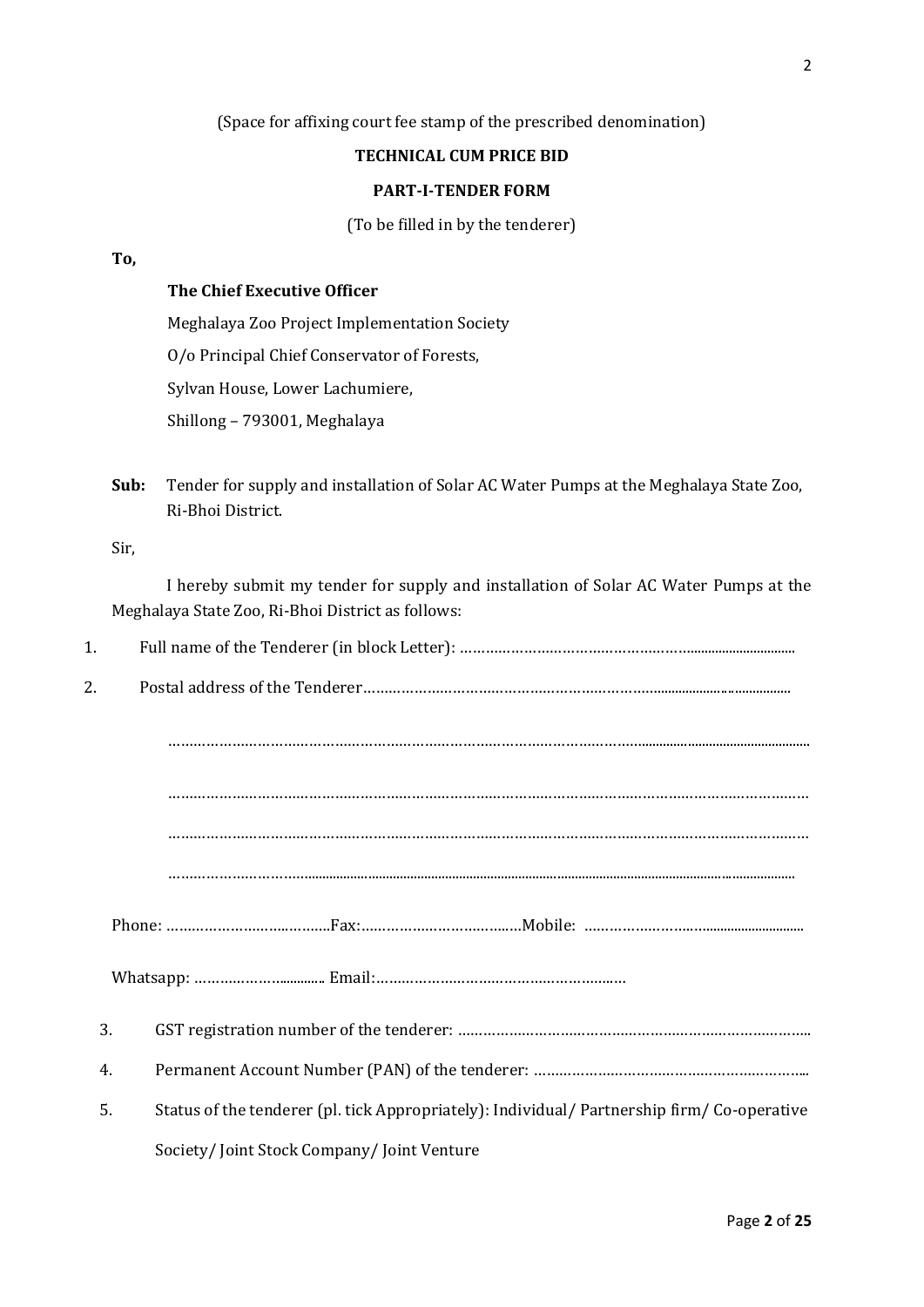- 6. In case of the tenderer being other than individuals, status of the person who sign the tender…………………………………………………………………………………………
	- 7. In case of the tenderer being an individual, caste of the tender (pl. tick appropriately): General/ Other Backward Caste/ Scheduled Caste/ Scheduled Tribe/ Native Scheduled Tribe of Meghalaya
	- 8. Status of the Tenderer (pl. tick Appropriately): Original manufacturer/ Authorised dealer of original manufacturer
	- 9. In case the Tenderer is an authorised dealer of the original manufacturers, documentary proof in support thereof enclosed (pl. tick appropriately): Yes/ No
	- 10. Details of annual turnover (rupees in lakhs):

| Sl.No | Year    | <b>Annual Turnover</b> | <b>Nature of Documentary</b><br>evidence |
|-------|---------|------------------------|------------------------------------------|
|       | 2019-20 |                        |                                          |
| 2     | 2018-19 |                        |                                          |
| 3     | 2017-18 |                        |                                          |

11. Details of after sales service facilities available with the tenderer to undertake repair and maintenance of the Water Pump, Solar Panels, Controllers and other associated accessories proposed to be supplied:

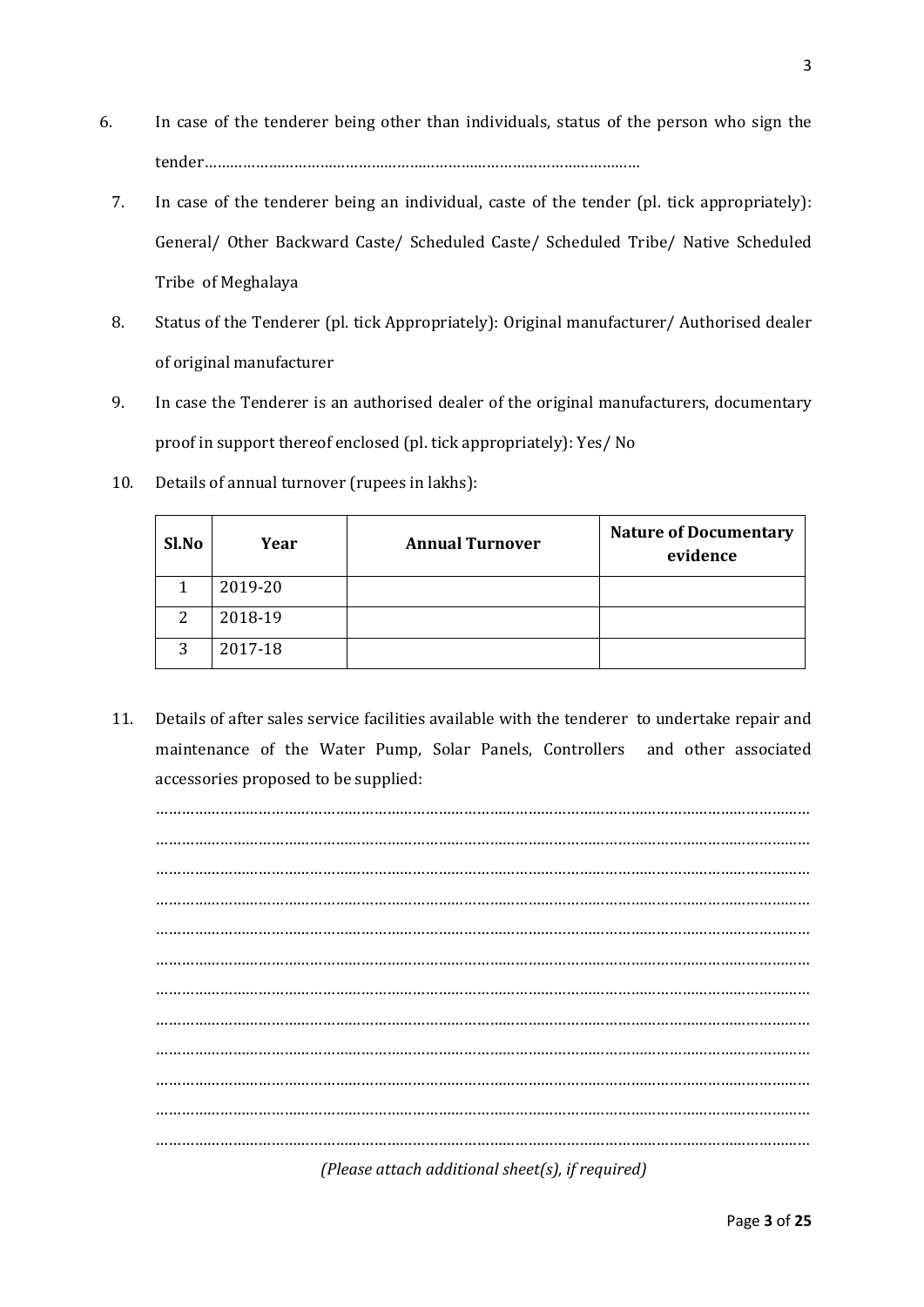Terms of Warranty and/or Guarantee for the pumps, solar panels, controller and other 12. accessories for which rates have been quoted:

(Please attach additional sheet(s), if required)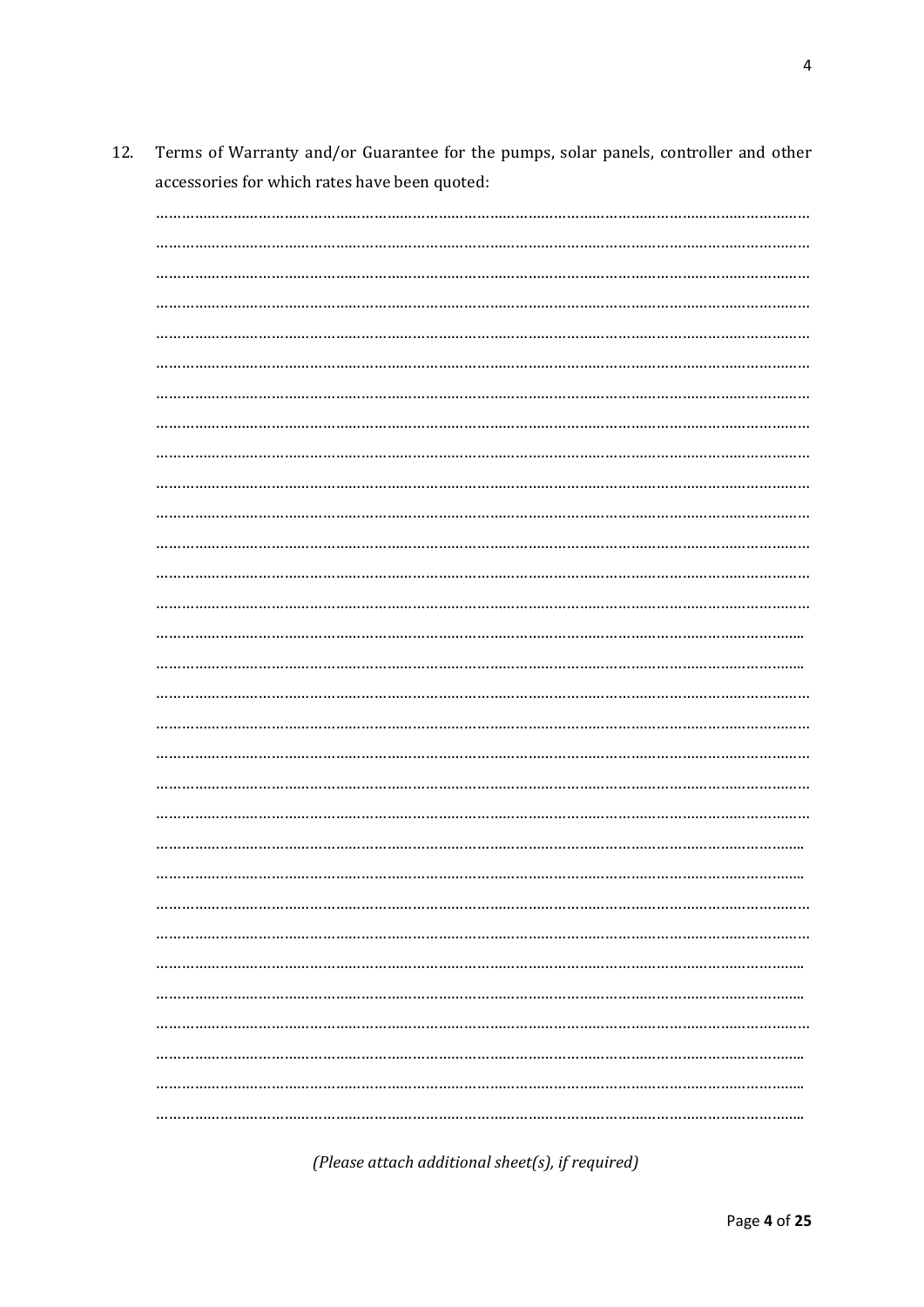- 13. Detailed specification and rate(s) quoted by the tenderer inclusive of all taxes, levies, cess, loading, unloading, transportation and installation at the designated location within the Meghalaya State Zoo at Village Umtrew in District Ri-Bhoi, Meghalaya:
	- **A. 15 HP Pump along with Solar Panel, Controller, Cable and all other necessary accessories:**

|     | Make/Brand and detailed               | Rate quoted |                   |  |
|-----|---------------------------------------|-------------|-------------------|--|
| Sl. | specification of the Water Pump,      |             |                   |  |
| No. | Solar Panel, Controller, Cables, Rope | In letters  |                   |  |
|     | and Pipes                             | (Rs.)       | In words (Rupees) |  |
| 1.  |                                       |             |                   |  |
|     |                                       |             |                   |  |
|     |                                       |             |                   |  |
|     |                                       |             |                   |  |
|     |                                       |             |                   |  |
|     |                                       |             |                   |  |
|     |                                       |             |                   |  |
|     |                                       |             |                   |  |
|     |                                       |             |                   |  |
|     |                                       |             |                   |  |
|     |                                       |             |                   |  |
|     |                                       |             |                   |  |
|     |                                       |             |                   |  |
|     |                                       |             |                   |  |
|     |                                       |             |                   |  |
|     |                                       |             |                   |  |
|     |                                       |             |                   |  |
|     |                                       |             |                   |  |
|     |                                       |             |                   |  |
|     |                                       |             |                   |  |
|     |                                       |             |                   |  |
|     |                                       |             |                   |  |
|     |                                       |             |                   |  |
|     |                                       |             |                   |  |

(Attach Additional Sheet(s) in case rates are quoted for more than one set)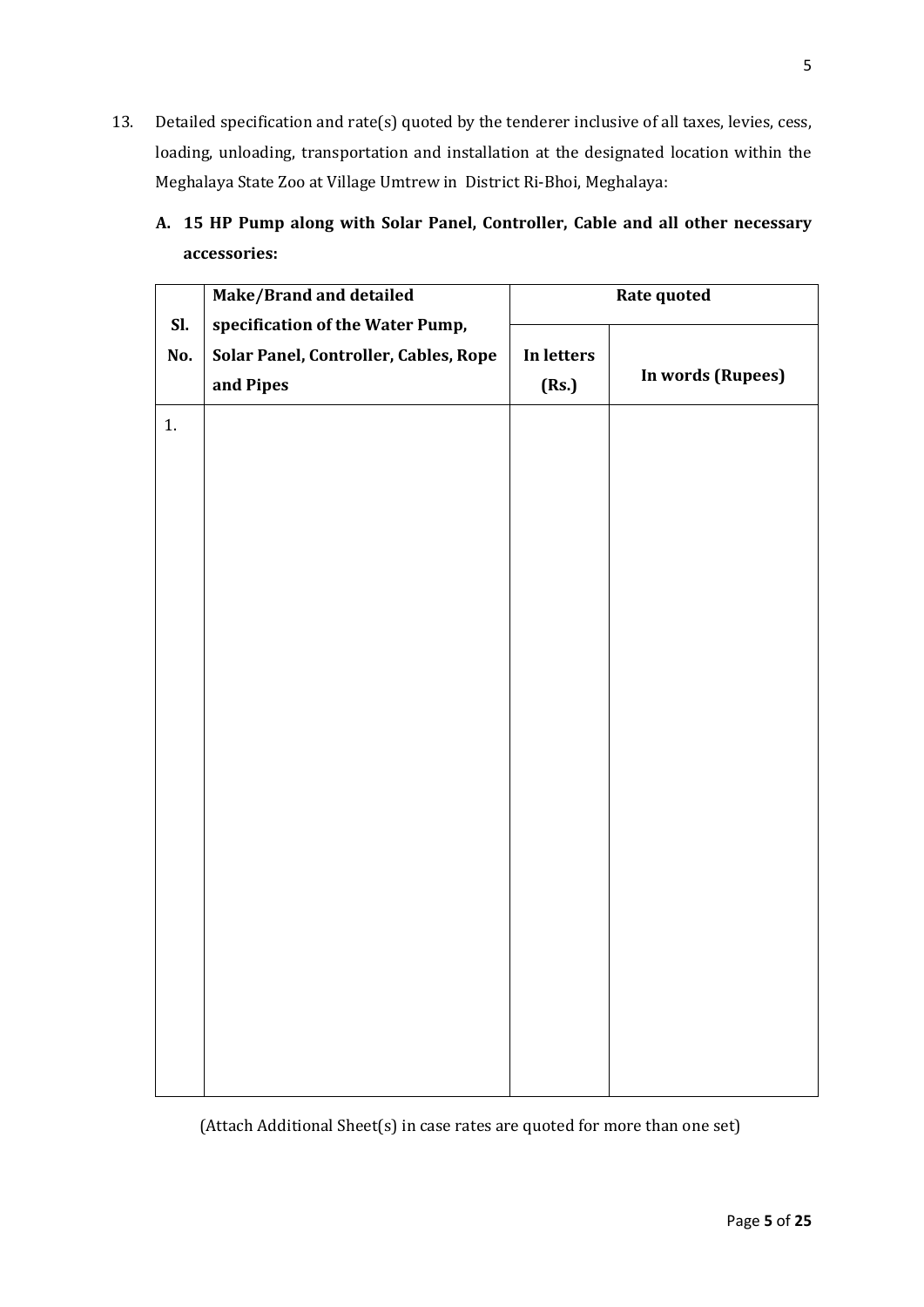**B. 3 HP Water Pump along with Solar Panel, Controller, Cable and all other necessary accessories:**

|            | Make/Brand and detailed                                                                |                     | Rate quoted       |
|------------|----------------------------------------------------------------------------------------|---------------------|-------------------|
| Sl.<br>No. | specification of the Water Pump,<br>Solar Panel, Controller, Cables, Rope<br>and Pipes | In letters<br>(Rs.) | In words (Rupees) |
| 1.         |                                                                                        |                     |                   |
|            |                                                                                        |                     |                   |
|            |                                                                                        |                     |                   |
|            |                                                                                        |                     |                   |
|            |                                                                                        |                     |                   |
|            |                                                                                        |                     |                   |
|            |                                                                                        |                     |                   |
|            |                                                                                        |                     |                   |
|            |                                                                                        |                     |                   |
|            |                                                                                        |                     |                   |
|            |                                                                                        |                     |                   |
|            |                                                                                        |                     |                   |
|            |                                                                                        |                     |                   |

(Attach Additional Sheet(s) in case rates are quoted for more than one set)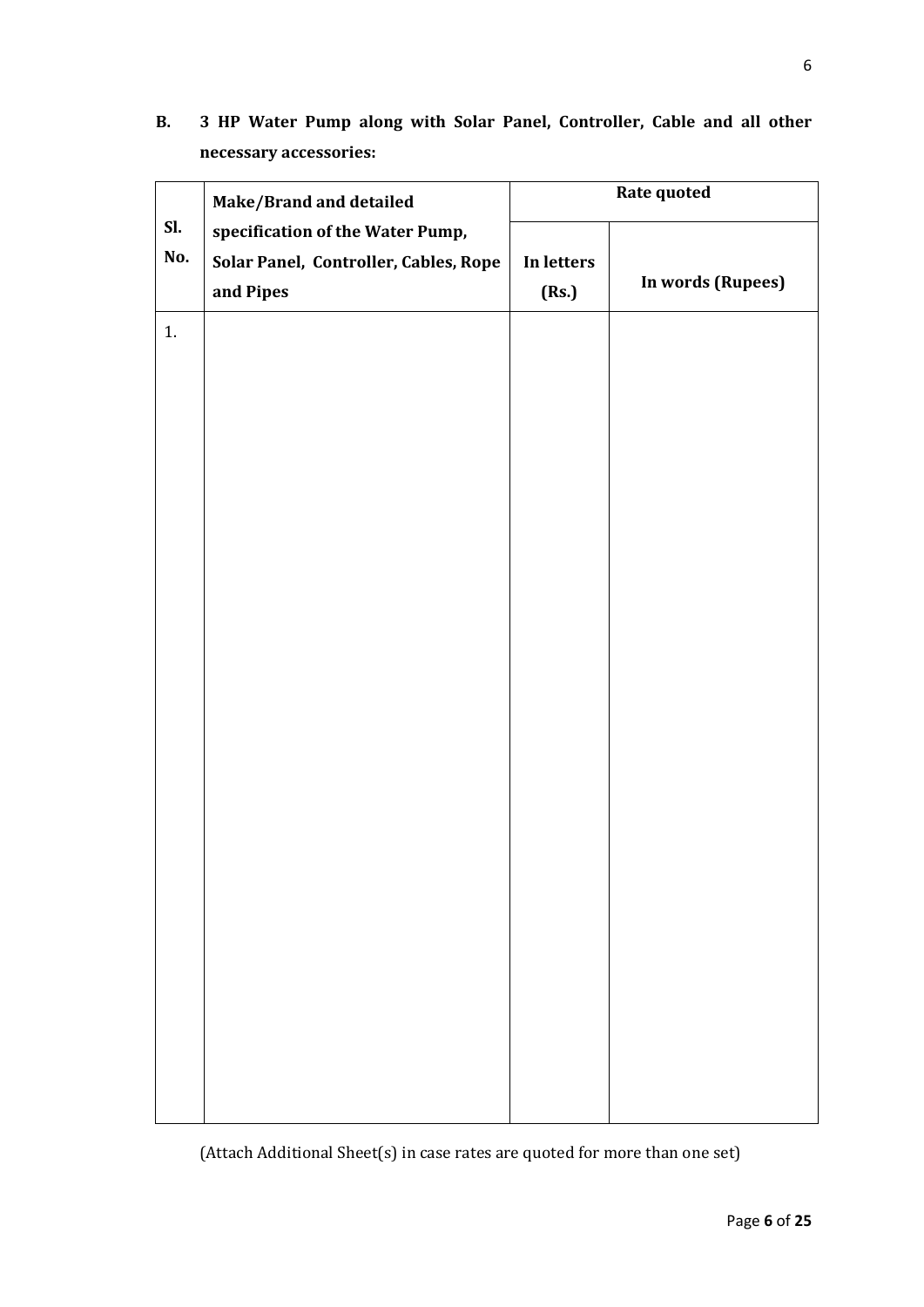14. Validity of the rates quoted by the tenderer from the date of opening of tenders for acceptance (Note: in no case it shall be less than180 days from the date of opening of the tender): ……………………

Signature and Seal of the Tenderer

Date: …………………

#### **DECLARATION FORM**

I agree that I will not withdraw from the tender offered by me during the time that will be required for its acceptance, nor will I withdraw it afterwards should my tender be accepted. If I withdraw the tender then the entire amount of earnest Money Deposit (EMD) furnished by me along with this tender will be forfeited in favour of the Meghalaya Zoo Project Implementation Society.

Further certified that during last three years I have not defaulted in supply of material in accordance with supply orders placed in favour of me nor any of the supply orders placed in favour of me has been rescinded during the last three years.

> Signature & seal of the tenderer Date …………….

| Witness: |
|----------|
|----------|

| Signature: |
|------------|
|            |
|            |
|            |
|            |
|            |
|            |
|            |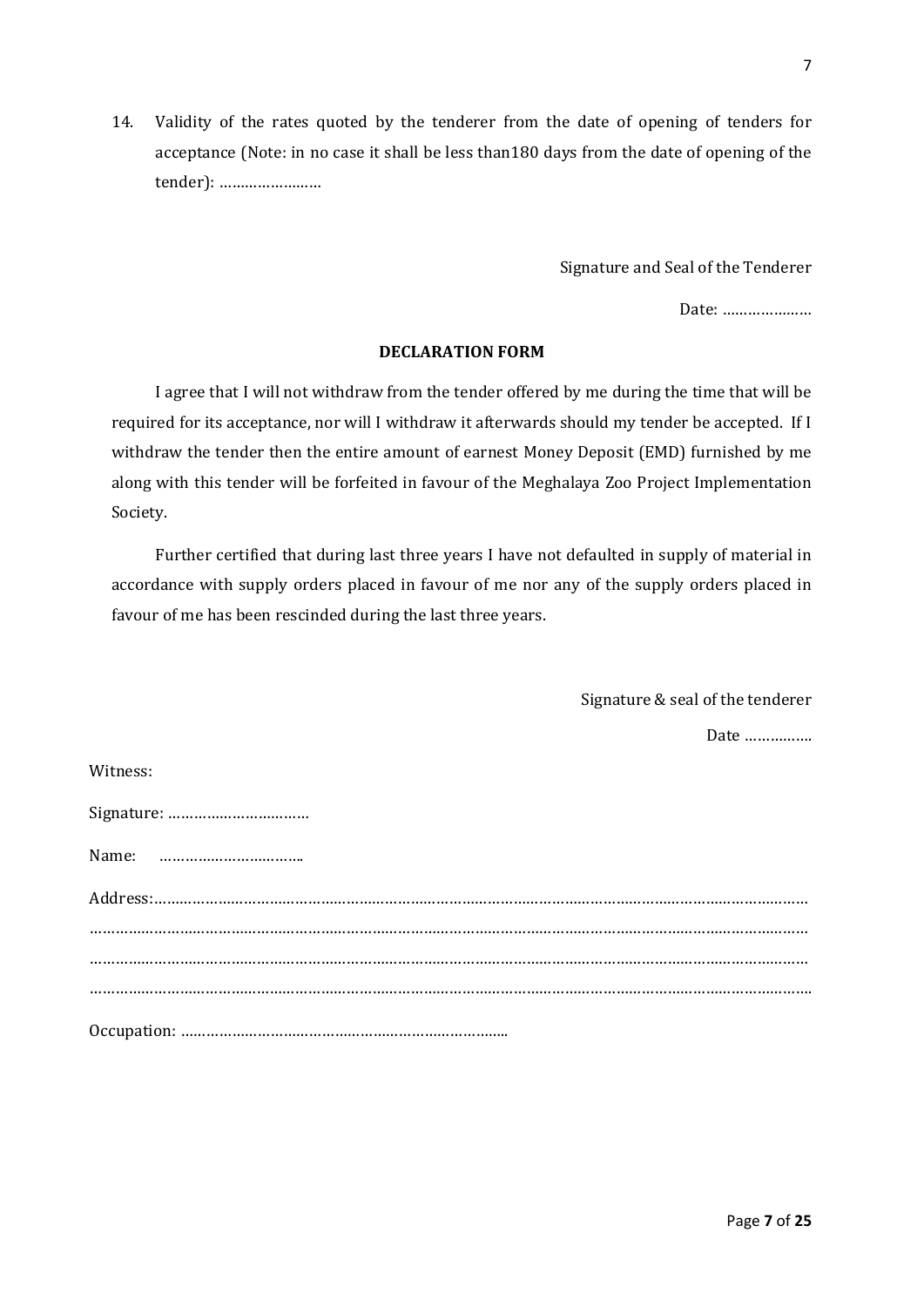#### **List of Enclosures**

(a) Earnest Money Deposit (EMD)

| Sl. | Nature of the       | Bank on which | Number and | Amount (Rs.) |
|-----|---------------------|---------------|------------|--------------|
| No. | payment instrument* | drawn         | Date       |              |
|     |                     |               |            |              |

(\*: Bank Draft/ Pay Order/ Bankers Cheques)

(b) In case non-judicial stamps are not affixed to the tender, details of amount in lieu of the same:

| 51. | Nature of the                   | Bank on which | Number and | Amount (Rs.) |
|-----|---------------------------------|---------------|------------|--------------|
| No. | payment instrument <sup>*</sup> | drawn         | Date       |              |
|     |                                 |               |            |              |

(\*: Bank Draft/ Pay Order/ Bankers Cheques)

(c) In case the tender booklet is downloaded from the website, details of amount in lieu of the cost of tender document:

| Sl. | Nature of the       | Bank on which | Number and | Amount (Rs.) |
|-----|---------------------|---------------|------------|--------------|
| No. | payment instrument* | drawn         | Date       |              |
|     |                     |               |            |              |

(\*: Bank Draft/ Pay Order/ Bankers Cheques)

- (d) In case the tenderer is authorised dealer of the original manufacturer, a copy of certificate from the original manufacturer to appoint the tenderer as their authorised dealer: enclosed/ not enclosed.
- (e) Copy of documentary evidence in support of annual turnover of the tenderer during last three years: enclosed/not enclosed
- (f) Documentary evidence in support of the after sales services available with the tenderer: enclosed/ not enclosed
- (g) Up-to date Goods and Service Tax (GST) clearance certificate by the concerned competent authority of Government: enclosed/not enclosed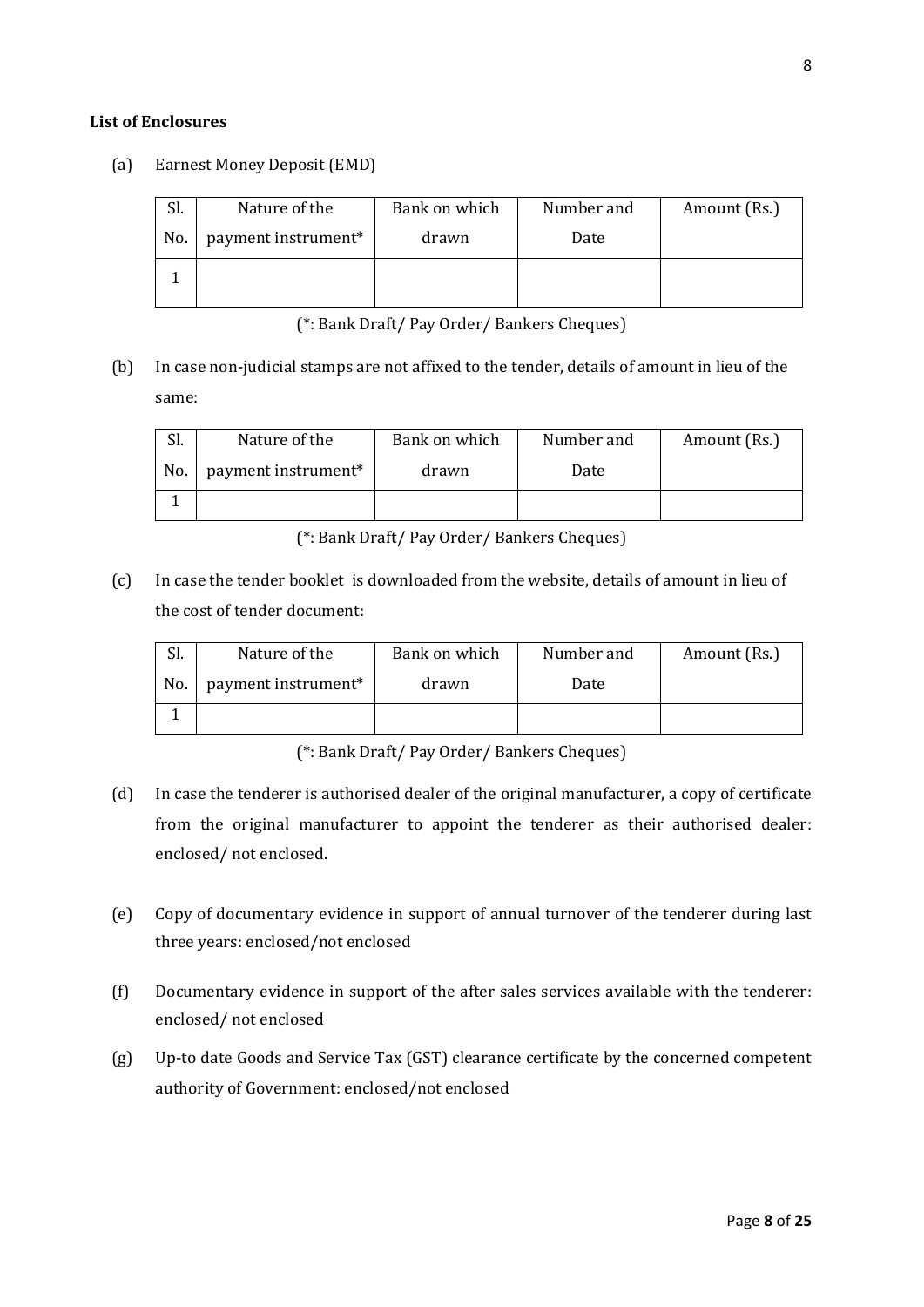- (h) If the registered office of the tenderer is located in Meghalaya, an up-to date Professional Tax Certificate issued by the competent authority of the concerned Autonomous District Council: enclosed/not enclosed
- (i) If the tenderer is a Joint Venture, a copy of Joint Venture Agreement clearly stating therein the share and the roles & responsibilities of each member of the Joint Venture: enclosed/ not enclosed
- (j) If the tenderer is a Co-operative society or a Firm or a Joint Stock Company:
	- (i) Original or certified copy of the Registration Certificate from the concerned Registration authority: enclosed/not enclosed
	- (ii) Certified copy of the resolution/document authorizing the person who signs the tender: enclosed/not enclosed
	- (iii) Statement regarding authorised, subscribed and paid up capitals: enclosed/not enclosed
	- (iv) Up-to-date GST clearance certificate issued by the concerned competent authority of the Government: enclosed/ not enclosed
	- (v) Up-to-date Professional Tax Clearance Certificate issued by the competent authority of the concerned Autonomous District Council: enclosed/ not enclosed
- (k) If the tenderer is a person other than a tribal resident as defined in The United Khasi-Jaintia Hills District (Trading by Non-Tribal) Regulation, 1954 or in similar legislation enacted by the Garo Hills Autonomous District Council, and has its registered office at a place to which above regulation extends, attested copy of trading license issued by the concerned competent authority of the Khasi Hills Autonomous District Council (KHADC)/ Jaintia Hills Autonomous District Council (JHADC)/ Garo Hills Autonomous District Council (GHADC): enclosed/ not enclosed

Signature & seal of the Tenderer

Date ………………………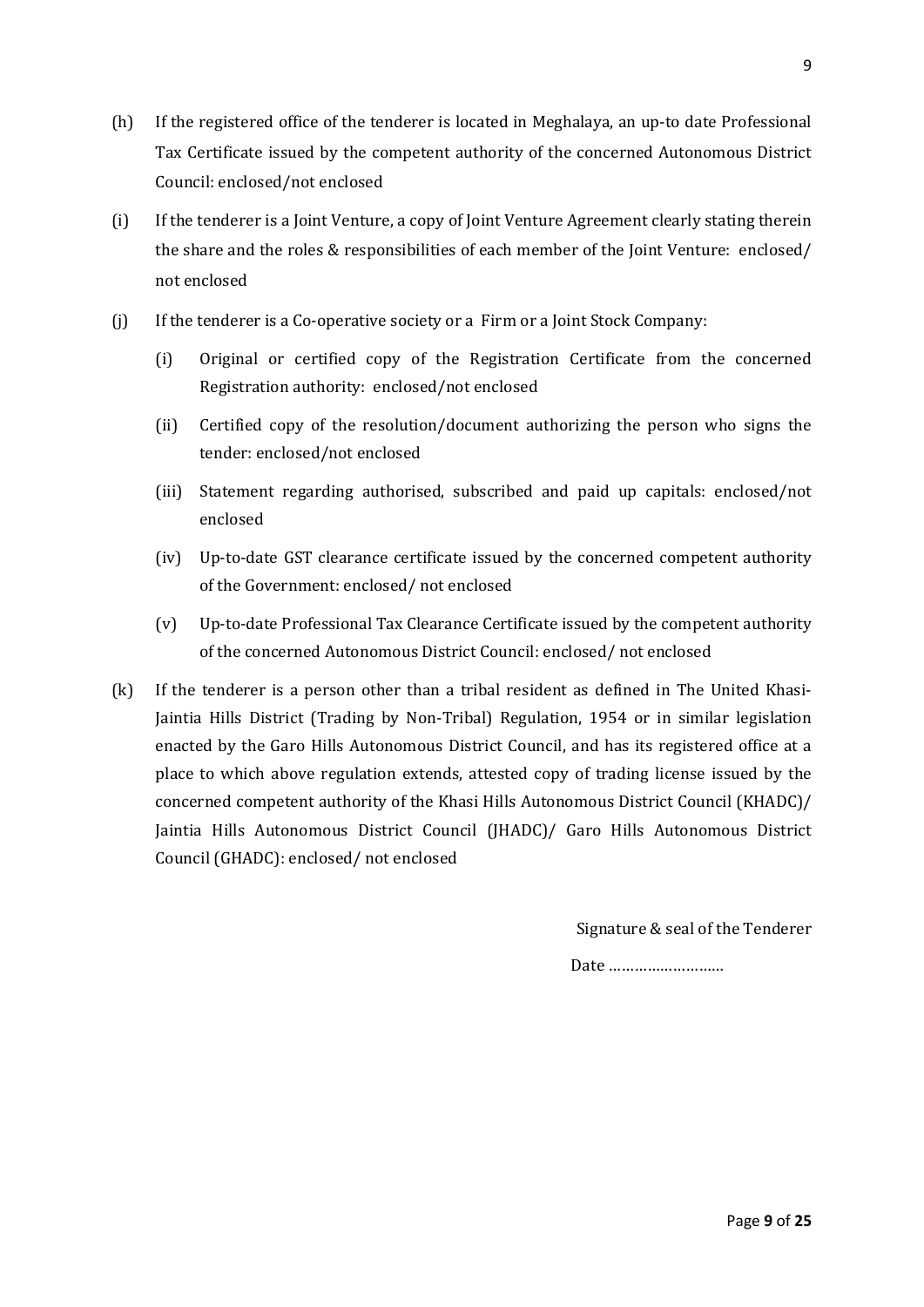#### **Part-B- TERMS AND CONDITIONS**

#### **1. Tender Inviting Authority**

(a) For and on behalf of the Meghalaya Zoo Project Implementation Society (hereinafter called as 'MZPIS'), the Chief Executive Officer, Meghalaya Zoo Project Implementation Society (hereinafter called as 'CEO') invites sealed tenders for supply and installation of Solar Water Pumps of 15 HP and 3 HP capacity at the Meghalaya State Zoo, Ri-Bhoi District along with solar panels and other accessories as per detailed specifications given in the Schedule.

#### **2. Obtaining of Tender Booklet**

- (a) The eligible firms and persons may obtain this Tender Booklet containing detailed specifications of the Solar Water Pumps, Solar Panels and other accessories to be supplied and installed along with the terms and conditions from the office of the CEO located at Sylvan House, Lower Lachumiere, Shillong 793001 Meghalaya on payment of Rs. 500 (Rupees five hundred) only either in cash or by a crossed Demand Draft or a crossed Pay Order or a crossed Bankers Cheque drawn in favour of the Meghalaya Zoo Project Implementation Society payable at Shillong from a Bank having a Branch in Shillong. Alternatively, the Tender Booklet may be downloaded from website of the Forests and Environment Department, Government of Meghalaya [\(http://megforest.gov.in/\)](http://megforest.gov.in/)
- (b) The Tender Booklet will be available for sale up to **4.00 PM on 27.04.2020**.
- (c) Last date and time for receipt of the completed tender is **30.04.2021 up to 1.00 PM**
- (d) The tenders will be opened on **30.04.2021 at 1.30 PM**.
- (e) The CEO or MZPIS shall not be responsible for any delay in sending the tender document by post. No plea of tender reaching late due to accident, traffic jam, strike etc. shall be entertained.

#### **3. Qualification for tendering**

- (a) Original manufacturers or authorised dealer of the Solar Water Pumps and Solar Panels of the specifications given in Schedule to this Tender Booklet having average annual turnover of not less than rupees fifty lakhs during last three years (from 2017-18 to 2019- 20) are qualified to submit the tender.
- (b) If the tenderer is a person other than a tribal resident as defined in The United Khasi-Jaintia Hills District (Trading by Non-Tribal) Regulation, 1954 or in similar legislation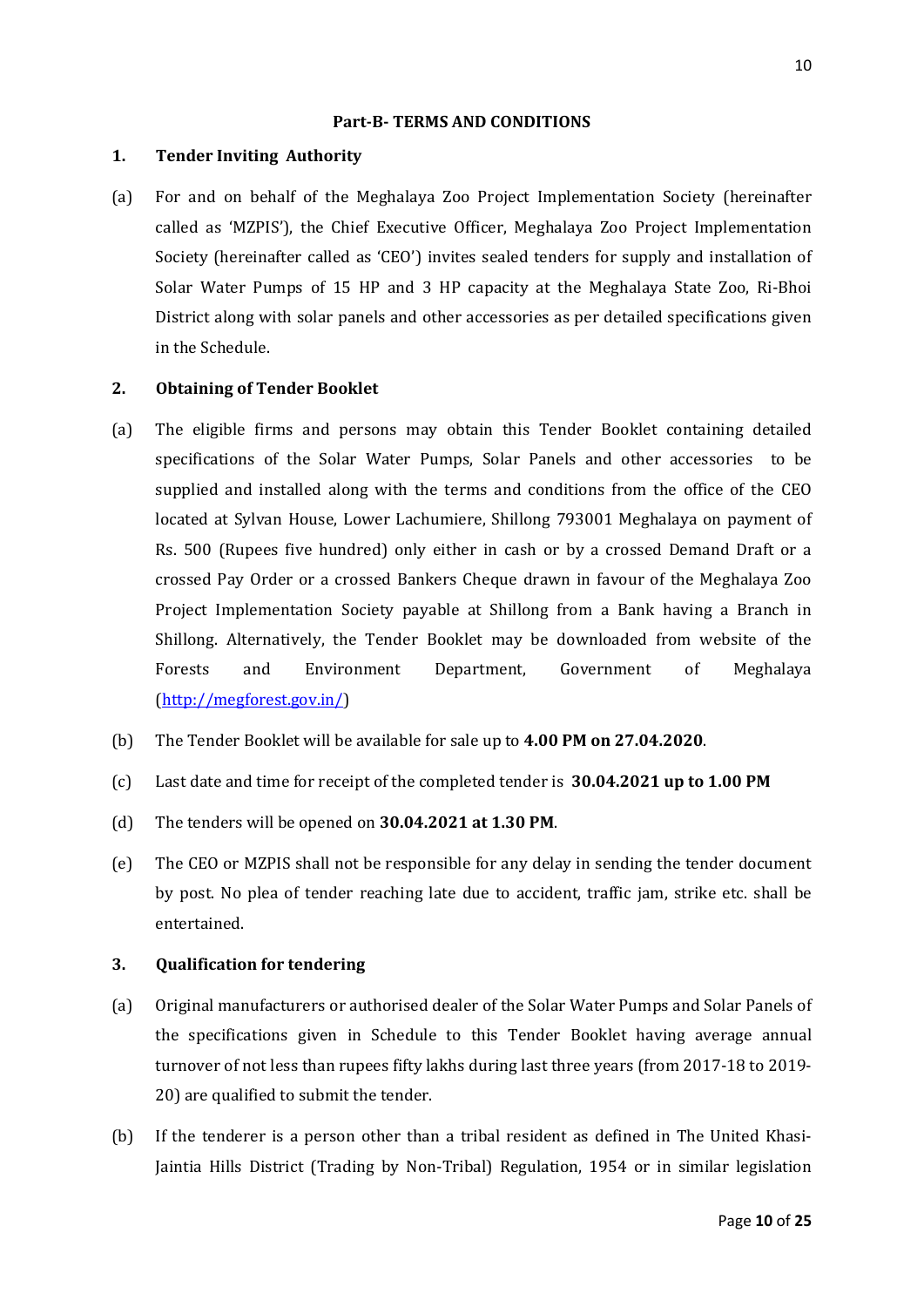enacted by the Garo Hills Autonomous District Council, and has its registered office at a place in Meghalaya to which above regulation extends, he/she shall have to furnish the valid Trading License from the concerned Autonomous District Council along with the request for purchasing the detailed tender booklet, to the CEO, without which he/she will not be allowed to purchase the Tender Booklet for casting the tender. The tenders submitted by such firms and persons on a Tender Booklet downloaded from website of the Forests and Environment Department, Government of Meghalaya without enclosing a copy of valid Trading License from the concerned Autonomous District Council are liable to be rejected summarily.

(c) Should a tenderer or in the case of a partnership firm or company incorporated under the Indian Company Law should a partner or Director of any such firm or company is a relative of any of the members of the Governing Body of the MZPIS, the CEO shall be informed of the fact at the time of submission of tenders, failing which the tender is liable to be rejected, or if such fact subsequently comes to light the supply order placed in favour of the such tenderer may be rescinded.

**Note:** For the purpose of this clause, mother, father, sister, brother, wife, husband, daughter, son, grandparent, grandchild, parent-in-law, son-in-law, daughter-in-law, sisterin-law, brother-in-law, step parent, step child, step sister and step brother will only be treated as close relative.

#### **4. Period for completion of supply and installation**

(a) The successful tenderer will be required to complete the supply and installation of the Solar Water Pumps along with the Solar Panels and all other required accessories to operationalize these pumps within a period of sixty (60) days from the date on which the order to commence supply is given to him/her.

#### **5. Earnest Money Deposit (EMD)**

(a) Each tender shall be accompanied with refundable Earnest Money Deposit (EMD) amounting to Rs. 20,000/- (Rupees twenty thousand) only in the form of a crossed Demand Draft or a crossed Pay Order or a crossed Bankers Cheque drawn in favour of the Meghalaya Zoo Project Implementation Society payable at Shillong from a Bank having a Branch in Shillong. If the tenderer is a member of a Scheduled Tribe (ST) or a Scheduled Caste (SC), he may submit EMD amounting to Rs. 10,000/- (Rupees ten thousand) only.

**Note:** Partnership firms, Co-operative Societies, Joint Stock Companies and Joint Ventures, even those fully owned by the members of Scheduled Tribes and Scheduled Castes will be required to submit the EMD amounting to Rs. 20,000/- (Rupees twenty thousands) only.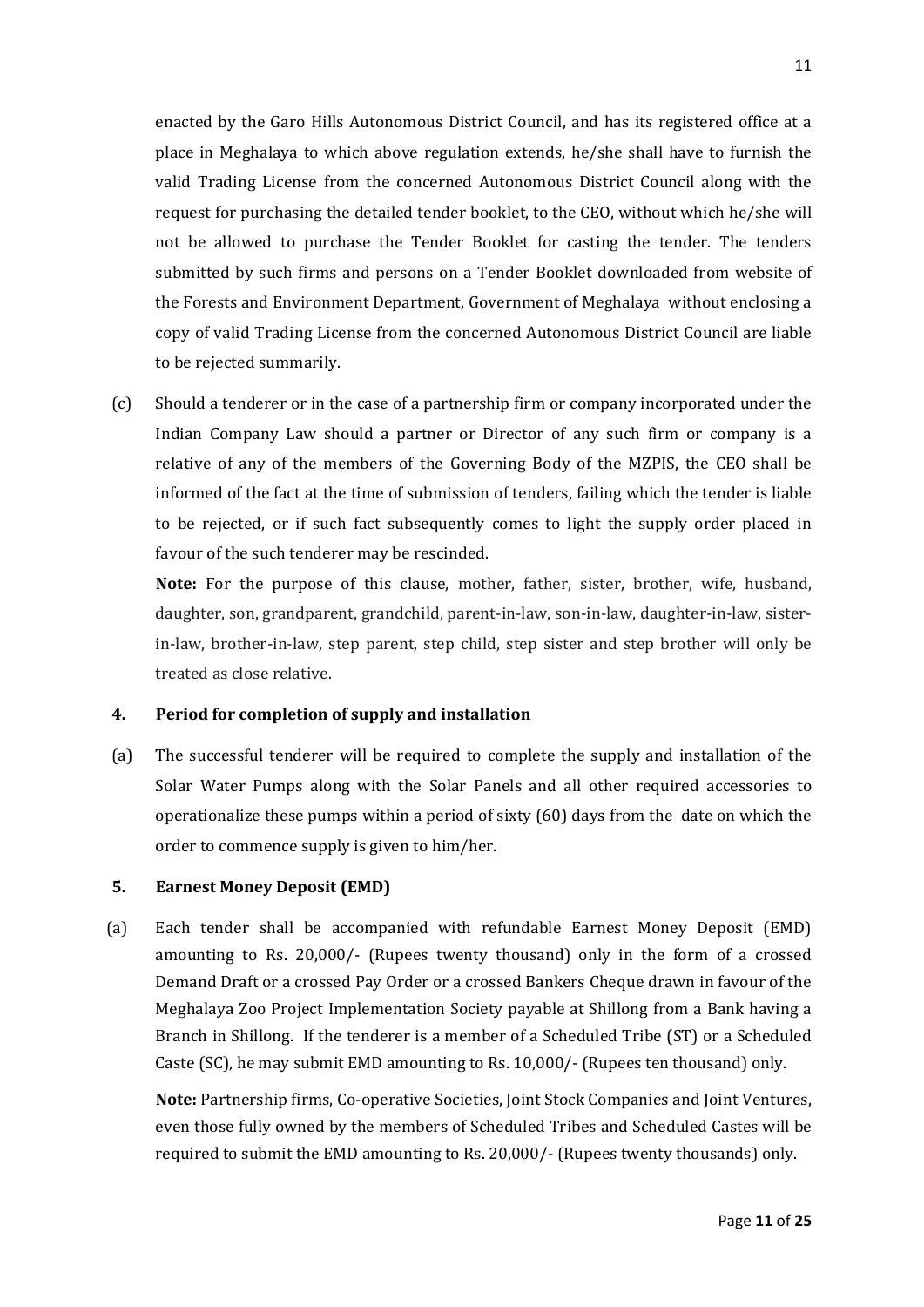- (b) Tenders submitted without the prescribed EMD shall be summarily rejected.
- (c) On finalization of the tender, EMD submitted by all unsuccessful tenderers shall be returned forthwith. On finalization of the tender EMD submitted by all unsuccessful Tenders shall be returned forthwith. In case of successful bidder EMD shall be returned only after furnishing of the prescribed Security Deposit as outlined in the tender document.
- (d) If a tenderer attempts to withdraw the tender submitted by him after its opening or fails to submit the Security Deposit within the period specified in the preliminary supply order and such extension(s) as the CEO, with prior approval of the Governing Body may provide, the EMD furnished by him may be forfeited to the revenue of the MZPIS free form all encumbrances.
- (e) No interest shall be payable on the EMD furnished by a tenderer.

#### **6. Security Deposit**

- (a) On finalization of the tender, successful tenderer will be required to furnish refundable 'Security Deposit' amounting to 10% of the rate quoted by the tenderer.
- (b) Security Deposit shall be furnished in the form of a crossed Demand Draft or a crossed Pay Order or a crossed Bankers Cheque drawn in favour of the Meghalaya Zoo Project Implementation Society payable at Shillong from a Bank having a Branch in Shillong.
- (c) Security Deposit shall be refunded back to the successful tenderer after expiry of one year from the date of operationalization of the Solar AC Water Pump Set(s) after obtaining a certificate from the CEO that the Solar AC Water Pump Set(s) supplied by the successful tenders have performed satisfactorily during a period of one year from the date of their operationalization.
- (d) In case a tenderer fails to complete the Supply, Installations and operationalization of the Solar AC Water Pump Sets along with the Solar Panels and other accessories within the period specified in the supply order and such extension(s) as the CEO, with prior approval of the Governing Body may provide, the Security Deposit furnished by him may be forfeited to the revenue of the MZPIS free form all encumbrances.
- (e) In case any of the Solar AC Water Pump Sets or Solar Panels or any other accessory develops any defect within a period of one year from the date of operationalization of such Pump Set and the Supplier fails to rectify such defect within the reasonable time, the CEO has the right to get such defect rectified from the Security Deposit submitted by the tenderer who has supplied such Pump Set.
- (f) No interest shall be payable on the Security Deposit.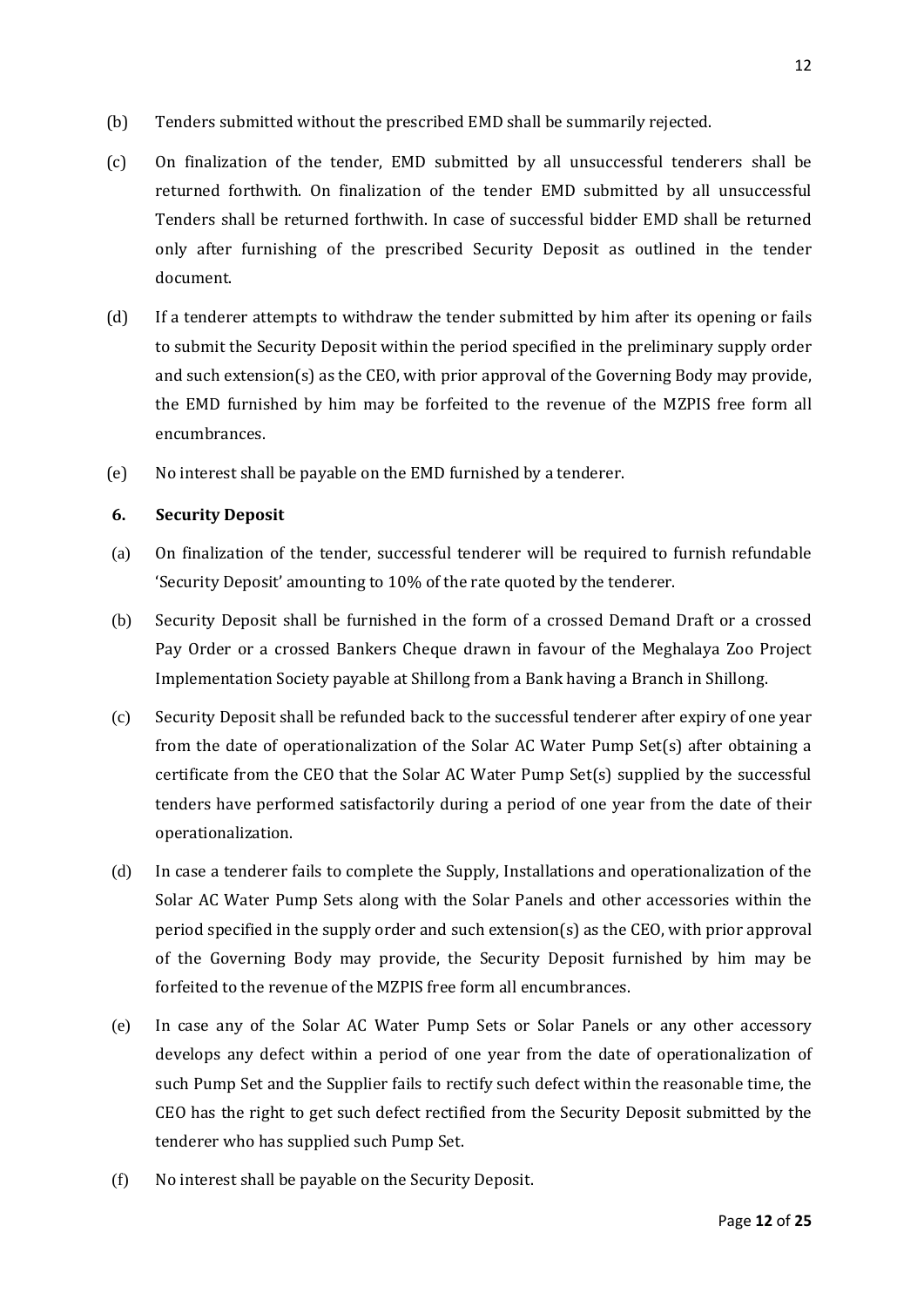#### **7. Non-Judicial Court Fee Stamp**

- (a) Each tender shall be affixed with non-refundable non-judicial court fee stamp of Rs. 300 (rupees three hundred) only denomination.
- (b) Due to non-availability or any other reasons(s) if it is not feasible for a tenderer to affix the non-judicial court-fee stamp of the prescribed denomination, the equivalent amount in lieu thereof may be enclosed with the tender document in the form of a crossed Demand Draft or a crossed Pay Order or a crossed Bankers Cheque drawn in favour of the Meghalaya Zoo Project Implementation Society payable at Shillong from a Bank having a Branch in Shillong.
- (c) Tenders submitted without affixing the non-judicial court fee stamp of the prescribed denomination or amounts in lieu thereof are liable to be rejected summarily.

#### **8. Submission of Tender**

- (a) Each tender shall consist of a single Technical cum Price Bid in this Tender Booklet.
- (b) The Technical cum Price Bid shall be filled in by making neatly typed or hand written appropriate entries by the tenderer himself or by a person duly authorised to submit and sign the tender on behalf of the tenderer (hereinafter referred to as the 'authorised signatory').
- (c) All entries in the tender shall be made in the English language only.
- (d) Overwriting in the Tender Booklet is strictly forbidden. Cutting and corrections in the tender, if any, should be attested by the tenderer or authorised signatory by affixing full signature along with date. Tenders containing non-attested over-written or doubtful entries are liable to be rejected.
- (e) In Technical cum Price Bid the tenderer shall quote their lowest possible rate. The rate quoted by the tenderer shall be inclusive of all taxes, levies, cess, loading, unloading, transportation and installation at the designated location within the Meghalaya State Zoo at Village Umtrew in District Ri-Bhoi, Meghalaya.
- (f) The rates shall be quoted by the tenderer both in letters and words. In case of any doubt or discrepancy the rates quoted in words shall be treated as final.
- (g) The rates quoted by the tenderer shall be valid **for acceptance** for a minimum period of 180 (one hundred eighty) days from the date of the opening of the tender.
- (h) Conditional tenders are liable to be rejected summarily.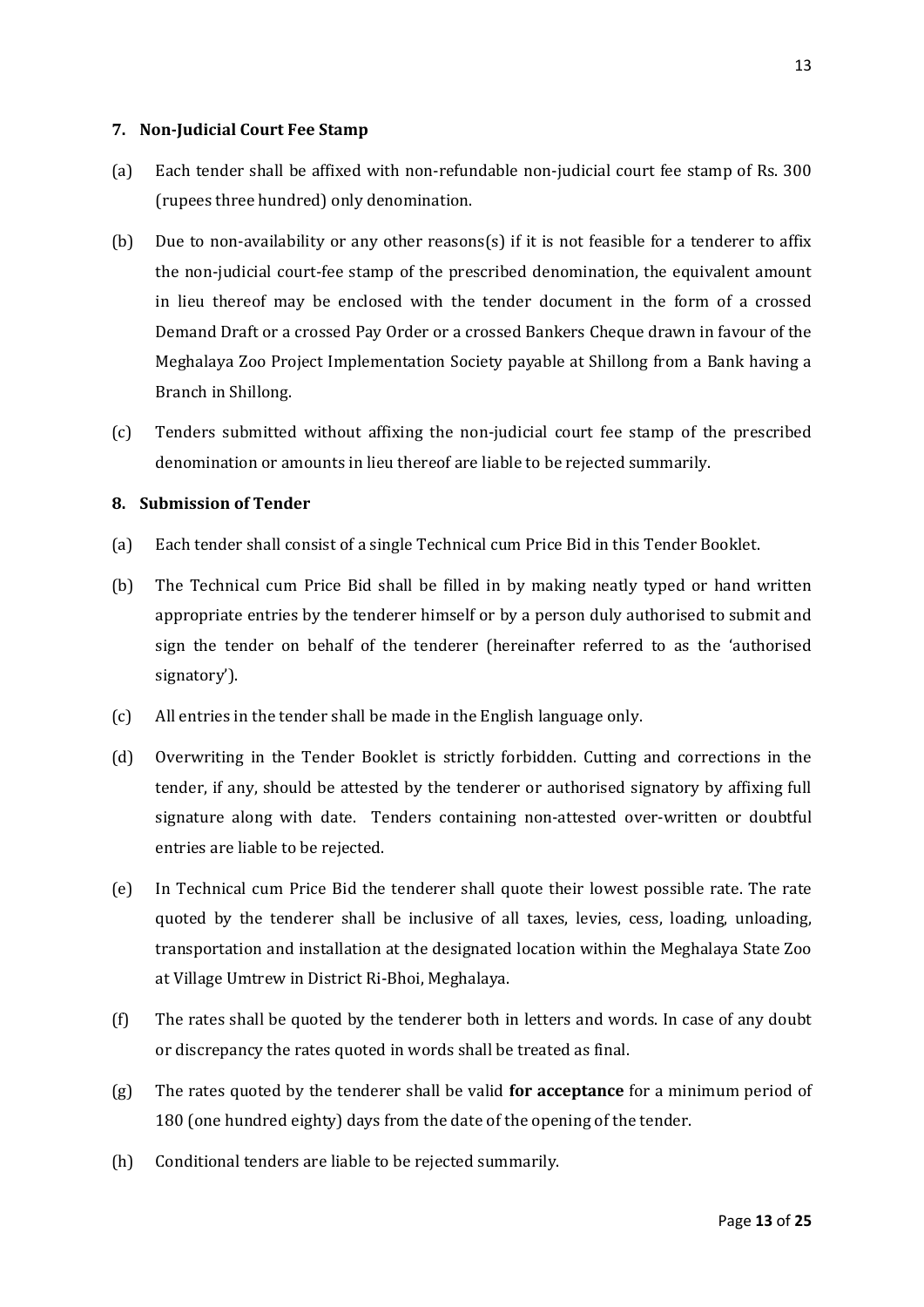- (i) All pages of the Technical cum Price Bid together with terms and conditions and the documents enclosed with the tender shall be signed by the tenderer or authorized signatory. Acceptance signing of the tender form and the detailed terms and conditions shall be deemed as the final acceptance of these terms and conditions.
- (j) In case the space on any page is insufficient for the required purpose, additional pages may be added. Each such additional page must be numbered consequently and be signed by the tenderer. In such cases reference to the additional pages may be added in the covering letter.
- (k) A complete tender shall contain the following:
	- (i) A covering letter on the authorized letterhead of the tenderer clearly indicating complete address together with telephone, fax numbers and E-mail addresses.
	- (ii) Duly filled in Technical cum Price Bid in this Tender Booklet.
	- (iii) EMD in form of a Bank draft or a Pay Order or a Bankers Cheque.
	- (iv) Non-Judicial court fee stamps of the prescribed denomination or a Demand Draft or a Pay Order or a Bankers Cheque for payment of amount in-lieu thereof.
	- (v) The original or a copy of the money receipt of making payment of the cost of the Tender Booklet or a Demand Draft or a Pay Order or a Bankers Cheque for payment of amount in-lieu thereof in case the tender booklet has been downloaded from website of the Forests and Environment Department, Government of Meghalaya.
	- (vi) Copy of documentary evidence in support of annual turnover during last three years.
	- (vii) If the tenderer is an authorised dealer of the original manufacturer, a copy of a certificate from the original manufacturer to appoint the tenderer as their authorised dealer.
	- (viii) Copy of documentary evidence in support of after sale service facilities available with the tenderer.
	- (ix) Up-to date Goods and Service Tax (GST) clearance certificate by the concerned competent authority of Government.
	- (x) If the registered office of the tenderer is located in Meghalaya, an up-to date Professional Tax Certificate issued by the competent authority of the concerned Autonomous District Council.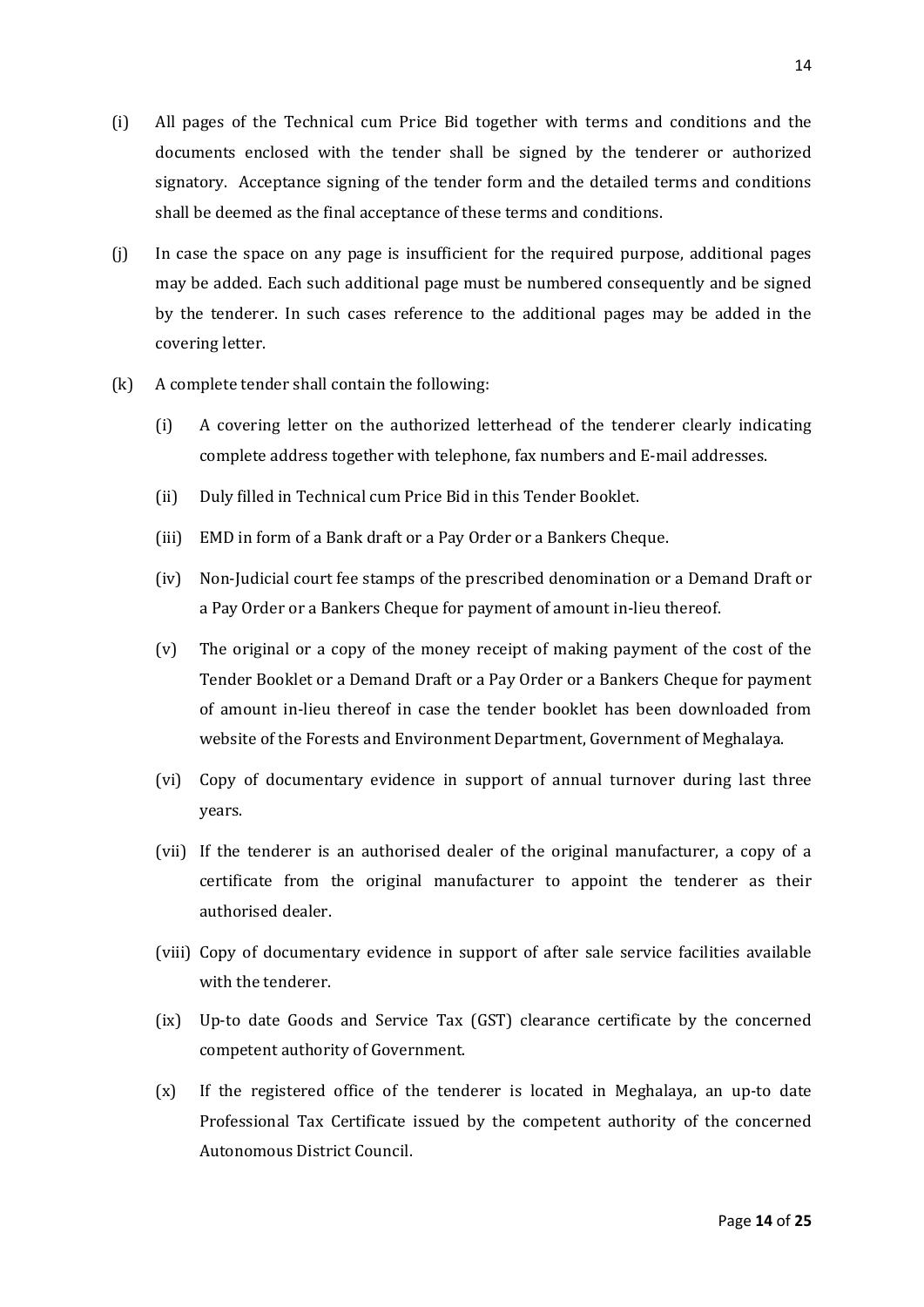- (xi) If the tenderer is a Co-operative Society, a partnership Firm or a Joint Stock Company:
	- (a) Original or certified copy of the Registration Certificate from the concerned Registration authority.
	- (b) Certified copy of the resolution/document authorizing the person who signs the tender.
	- (c) Statement regarding authorised, subscribed and paid up capital.
- (xii) If the tenderer is a person other than a tribal resident as defined in United Khasi-Jaintia Hills District (Trading by Non-Tribal) Regulation, 1954 or in similar legislation enacted by the Garo Hills Autonomous District Council, and has his registered office at a place in Meghalaya to which above regulation extends, attested copy of trading license issued by the concerned competent authority of the KHADC/GHADC/JHADC.
- (l) All documents mentioned in the clause (k) above, shall be fully secured and put into a sufficiently large envelope which should be sealed and super –scribed **"Tender for Supply and Installation of Solar Water Pumps to the Meghalaya State Zoo, Ri-Bhoi District, Meghalaya Due to be Opened on 30.04.2021".**
- (m) The envelope containing the Tender shall be addressed to the Chief Executive Officer, Meghalaya Zoo Project Implementation Society, Office of the Principal Chief Conservator of Forests, Sylvan House, Lower Lachumiere, Shillong 793001 Meghalaya.
- (n) The tenderer should affix his full address on left bottom corner of the envelope containing the Tender.
- (o) The envelope containing the completed Tender shall reach the office of the Chief Executive Officer, Meghalaya Zoo Project Implementation Society, Office of the Principal Chief Conservator of Forests, Sylvan House, Lower Lachumiere, Shillong 793001 Meghalaya on or before the due date and time prescribed in the paragraph 2 above. If desired, the tenderer may put the envelope containing tender directly in a Tender Box kept at the reception counter at the office of the Principal Chief Conservator of Forests, Sylvan House, Lower Lachumiere, Shillong 793001 Meghalaya. All Tenders received by the CEO by hand or by post on or before the due date and time prescribed in the paragraph 2 above shall be put in the afore-mentioned tender box after making an entry in a register kept in office of the CEO.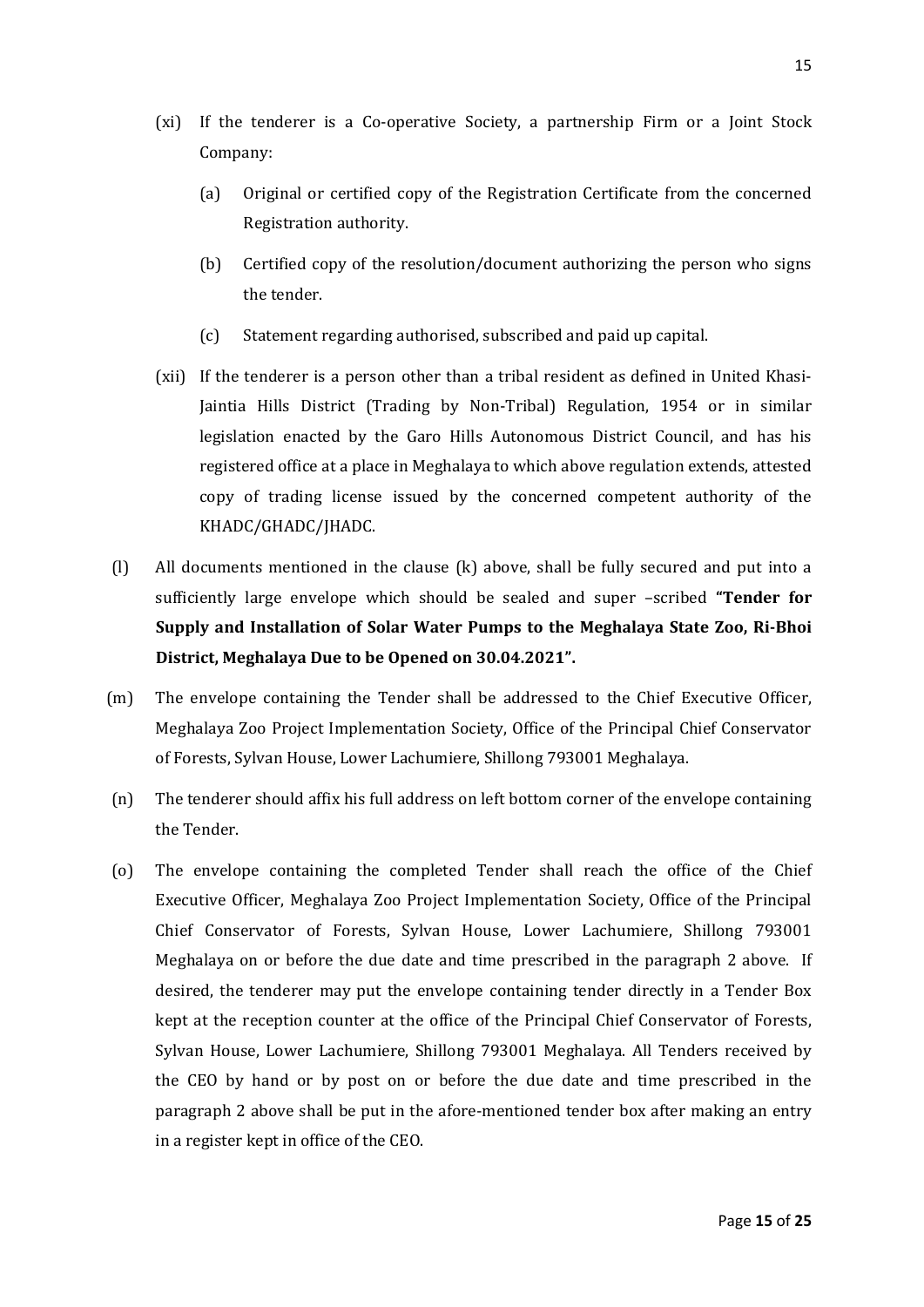- (p) Immediately at the prescribed due date and time for the receipt of tenders, the tender box will be sealed in the presence of the tenderers or their representatives. In no case tenders received after due date and time shall be accepted. The CEO and the MZPIS shall not be responsible for any delay in the submission of a tender. All tenders received after the due date and time shall be returned to the respective tenderer without opening the same.
- (q) Due to any unavoidable reason(s), if the office of the CEO remains closed on the last date prescribed for receipt of the tenders, the tenders will be received during the next working day at the same venue up to the same time.

#### **9. Opening of Tenders**

- (a) Tenders shall be opened by an officer or a committee of officers duly authorised by the Chairperson of Governing Body of the MZPIS in this regard, in the presence of the tenderers or their representative duly authorised by them who wish to remain present, at the office of the MZPIS, Sylvan House, Lower Lachumiere, Shillong-793001 Meghalaya at the due date and time prescribed in the paragraph 2 above.
- (b) Due to any unavoidable reason(s) if the office of the CEO, MZPIS remains closed on the date prescribed for opening of the tender, the tenders shall be opened on the next working day without any change in the venue and time.
- (c) Following procedure shall be adopted for opening of tenders:
	- (i) Immediately after opening of the tender box, total number of tenders received and the name of tenderers will be announced to all the tenderers or their representatives present during the opening of the tenders and the same will also be entered in the tender opening minute register.
	- (ii) The sealed envelope received from various tenderers will be initialled and be opened one by one in the same order in which they have been entered in the tender opening minute register. After opening the sealed cover, each page of the Technical Cum Price Bid will be initialled by the officer or group of officers authorised by the Chairperson of the Governing Body of the MZPIS for opening of tenders and details of EMD, non-judicial court fee stamp or amount in lieu thereof and the original money receipt in respect of the cost of tender document or amount in lieu thereof will be entered in the tender opening minute registers. All tenders received without prescribed EMD, non-judicial court fee stamp or amount in lieu thereof and the original or a copy of money receipt for payment of the cost of tender document or amount in lieu thereof are liable to be summarily rejected.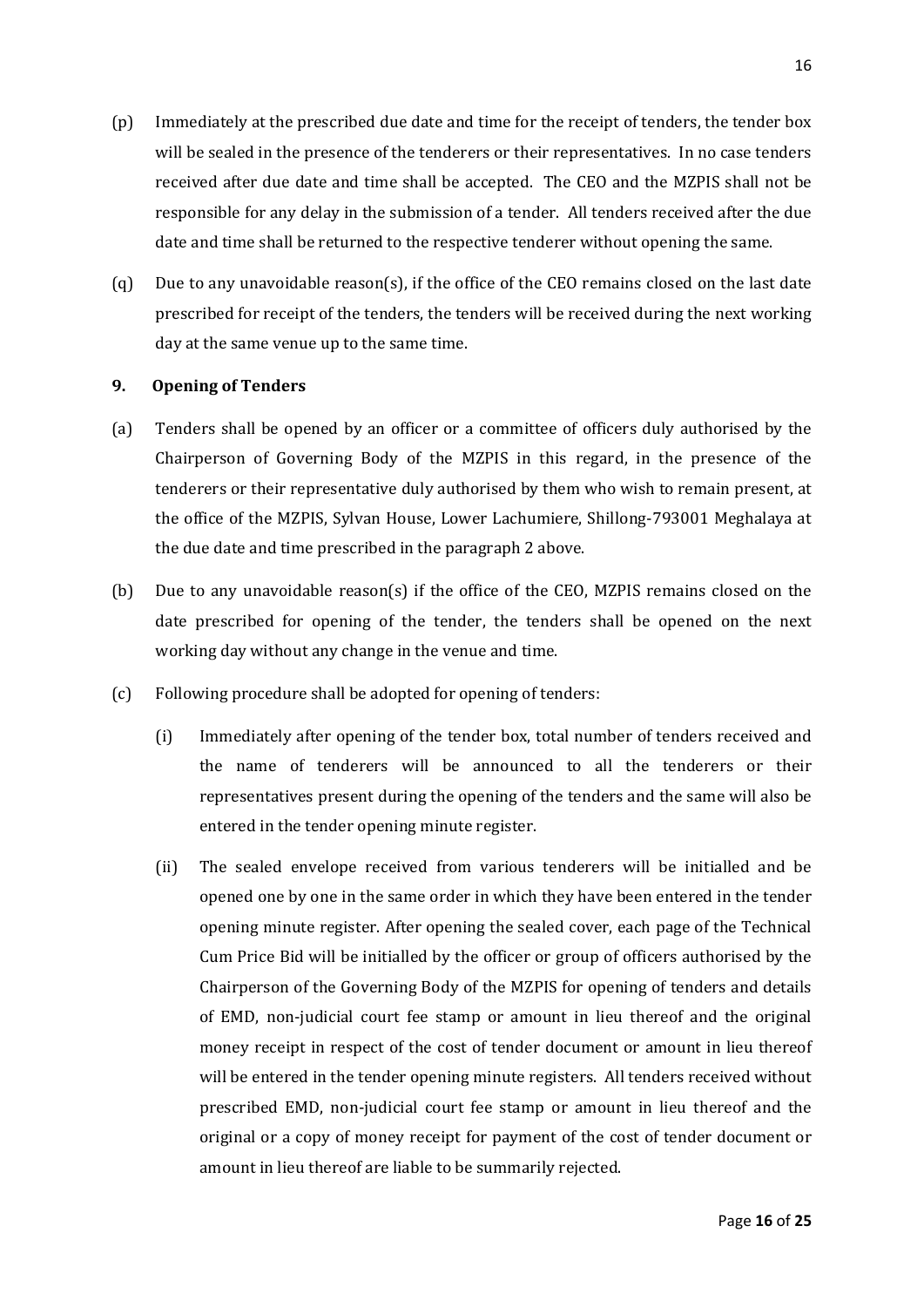#### **10. Evaluation and Finalization of the Tenders**

- (a) The tenders received shall be evaluated by a 'Tender Evaluation Committee' consisting of the CEO and such other suitable officials having adequate knowledge relating to the material being purchased, constituted by the Chairperson of the Governing Body of the MZPIS.
- (b) The evaluation committee will analyse the tenders, prepare an authenticated Comparative Statement and keeping in view the rates quoted, make/brand of the Water Pump and Solar Panel, after-sale service facilities available with the tenderers, average annual turnover of the tenderer and any other information as it deem fit shortlist and rank the tenderers and prepare a report containing its speaking recommendation as to the tenderer(s) in whose favour order(s) for Supply and installation of Solar Water Pump Sets may be placed.
- (c) The CEO shall place the report of the Tender Evaluation Committee before the Governing Body of the MZPIS. The Governing Body keeping in view the recommendations of the Tender Evaluation Committee and such other information as it may consider necessary will take the decision as to the Tenderer(s) in whose favour order(s) for supply and installation of Solar Water Pumps and of the material shall be placed. In case the rates quoted by the tenderer $(s)$  who have quoted lowest rates are higher than the prevailing market rates, the Governing Body may invite the Tenderers who has quoted the lowest rate for negotiation to reduce the rates quoted by him/her or may decide to call fresh tenders. The Governing Body will also have the discretion to call a fresh tender if during the negotiation the tenderer(s) who has quoted the lowest rate(s) refuses to reduce the rates to the satisfaction of the Governing Body.
- (d) The Governing Body reserves the right to accept or reject all or any tender, wholly or partially, without assigning any reason(s) thereof.
- (e) The CEO with prior approval of the Governing Body reserves the right to cancel or withdraw the notice inviting tenders at any time without assigning any reason(s) thereof.
- (f) Rates quoted by a tenderer shall remain valid for acceptance for a minimum period of one hundred eighty (180) days from the date of the opening of the tenders. Any unsolicited correspondence by any tenderer after opening of tenders is liable to render the tender submitted by him/her as invalid.

#### **11. Supply Order**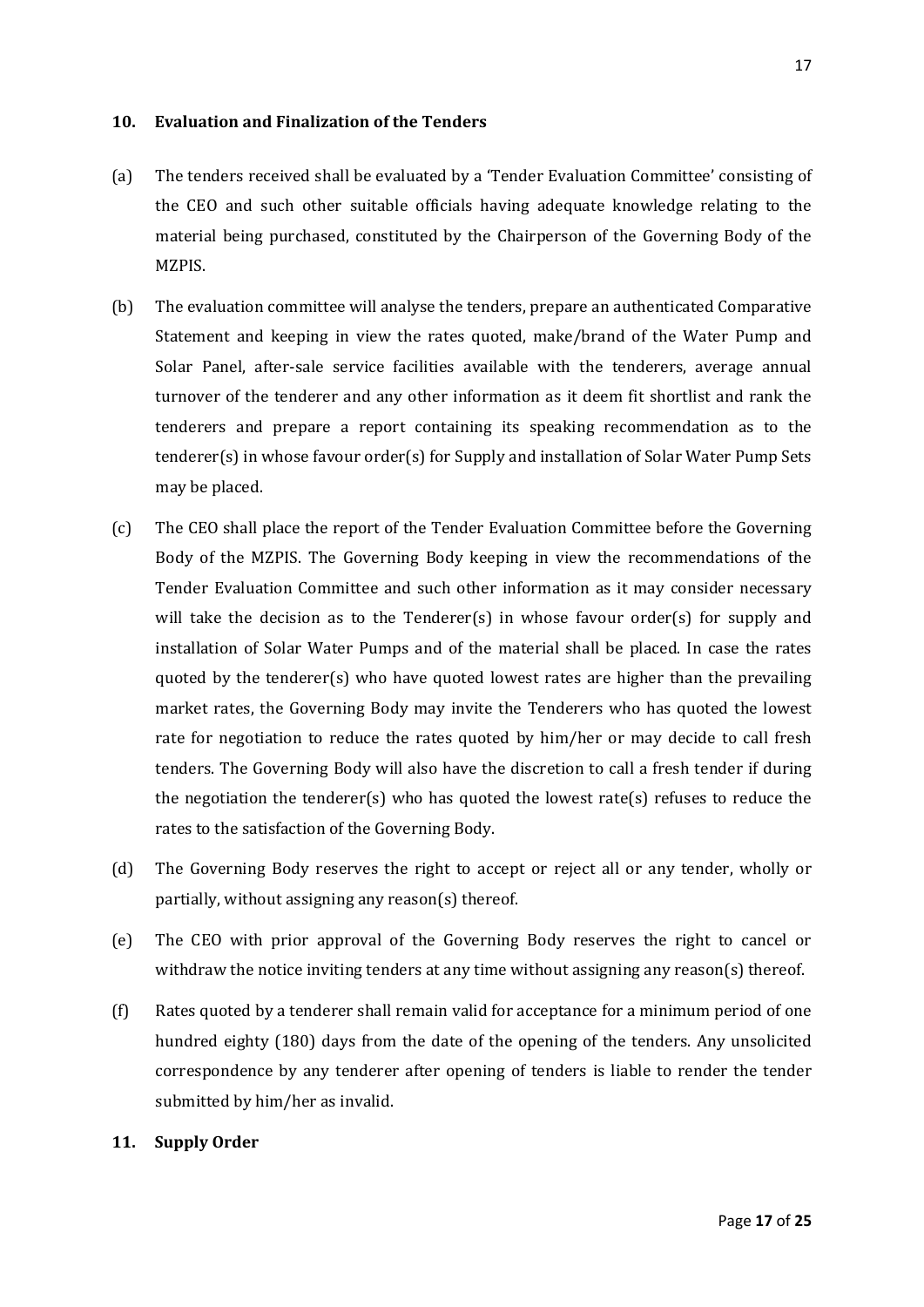- (a) On receipt of the approval from the Governing Body, the CEO may place a preliminary supply order(s) in favour of the successful tenderer(s) (hereinafter referred to as "Supplier") requesting each such Supplier to submit security deposit at the rate of 5% (five percent) of the of the gross value of the Supply and Installation of the Solar Water Pump Set(s) along within Solar panel and other accessories for which order has been placed in their favour by a crossed Demand Draft or a crossed Pay Order or a crossed Bankers Cheque drawn in favour of the Meghalaya Zoo Project Implementation Society payable at Shillong from a Bank having a Branch in Shillong within a period of twenty days from the date of issue of such preliminary supply order.
- (b) Within five days from the date the Security Deposit for the amount specified hereinabove is paid by a supplier, the CEO shall issue a supply order in favour of such supplier.
- (c) A supply order shall among others specify the quantity, specification, and the period to complete the Supply and Installation.
- (d) A supply order shall be sent to the supplier through registered post, email and Whatsapp.

#### **12. Supply, receipt and inspection of the material**

- (a) Within ten days from the date of issue of the supply order, the supplier shall intimate to the CEO the origin, estimated date of dispatch from the origin and estimated date of arrival at the Meghalaya State Zoo the each consignment of the material for which order has been placed in his/her favour.
- (b) The supplier shall complete the supply and installation of the entire quantity of the material for which order has been placed in his favour within the period specified in the supply order.
- (c) On arrival of a consignment at the Meghalaya State Zoo, the CEO or any other officer authorised by him in this behalf shall measure/count each constituent of such consignment and get it unloaded. Entire cost of unloading shall be borne by the supplier.
- (d) Once the unloading of the consignment is completed the CEO or any other officer authorised by him in this behalf shall acknowledge the receipt of consignment clearly stating therein the quantity of each material received. Such acknowledgement shall preferably be given on the body of the delivery challan or way bill or transport challan for the consignment.
- (e) The CEO or any other officer authorised by him in this behalf shall have the right to refuse to accept and unload a consignment if: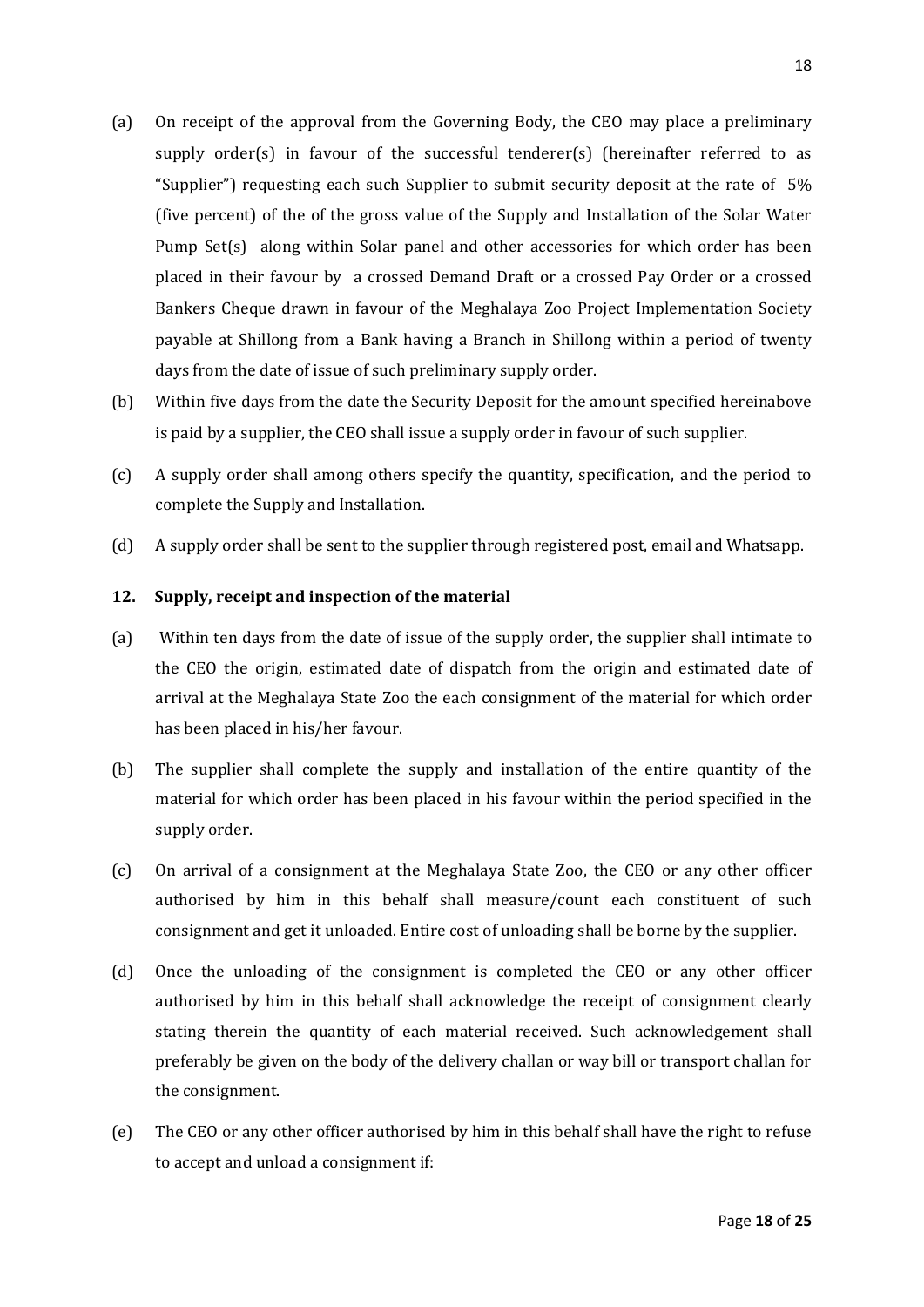- (i) such consignment reach the depot after expiry of the delivery period (including extension(s), if any, allowed by the CEO by an order in writing from time to time). or
- (ii) the consignment does not confirm to the specifications given in the supply order.
- (f) No payment in respect of a consignment which has not been accepted or allowed to be unloaded at the depot shall be made to the supplier.
- (g) Within five working days from the date of receipt of a consignment at the depot, the CEO or any other officer authorised by him in this behalf shall inspect such consignment to ascertain that:
	- (i) the material supplied by the supplier confirms to the specifications given in the supply order; and
	- (ii) the quantity of material supplied by the same as the quantity claimed to be supplied by the supplier.
- (h) The CEO reserves the right to send a sample of a material supplied by the supplier to any of the accredited laboratory having facilities for testing such material for a report on conformity with the specifications given in the supply order.
- (i) In case the whole or a part of the consignment does not confirm to the specifications given in the supply order the same shall be rejected and the same shall be communicated to the supplier by the CEO and the supplier on receipt of such communication may, either lift the entire quantity of the rejected material from the depot within one month from the date of issue of such communication or file an appeal before the Chairperson, Governing Body within fifteen days from the date of issue of communication in this regard by the CEO. Decision of the Chairperson, Governing Body on the appeal shall be final and binding on both the CEO as well as the supplier. In case the appeal filed by the supplier is declined by the Chairperson, Governing Body, the same shall be communicated to the supplier by the CEO and the supplier shall lift the entire quantity of the rejected material from the depot within one month from the date of issue of such communication.
- (j) To minimise post-delivery rejections, the supplier may request the CEO to get the consignment inspected at its origin by the CEO himself or by any other officer deputed by the CEO in this behalf. Such pre-delivery inspection will not affect in any manner the requirement of post-delivery inspections mandated under in paras (g) and (h). It will also not affect in any manner the right of the CEO to reject whole or part of a consignment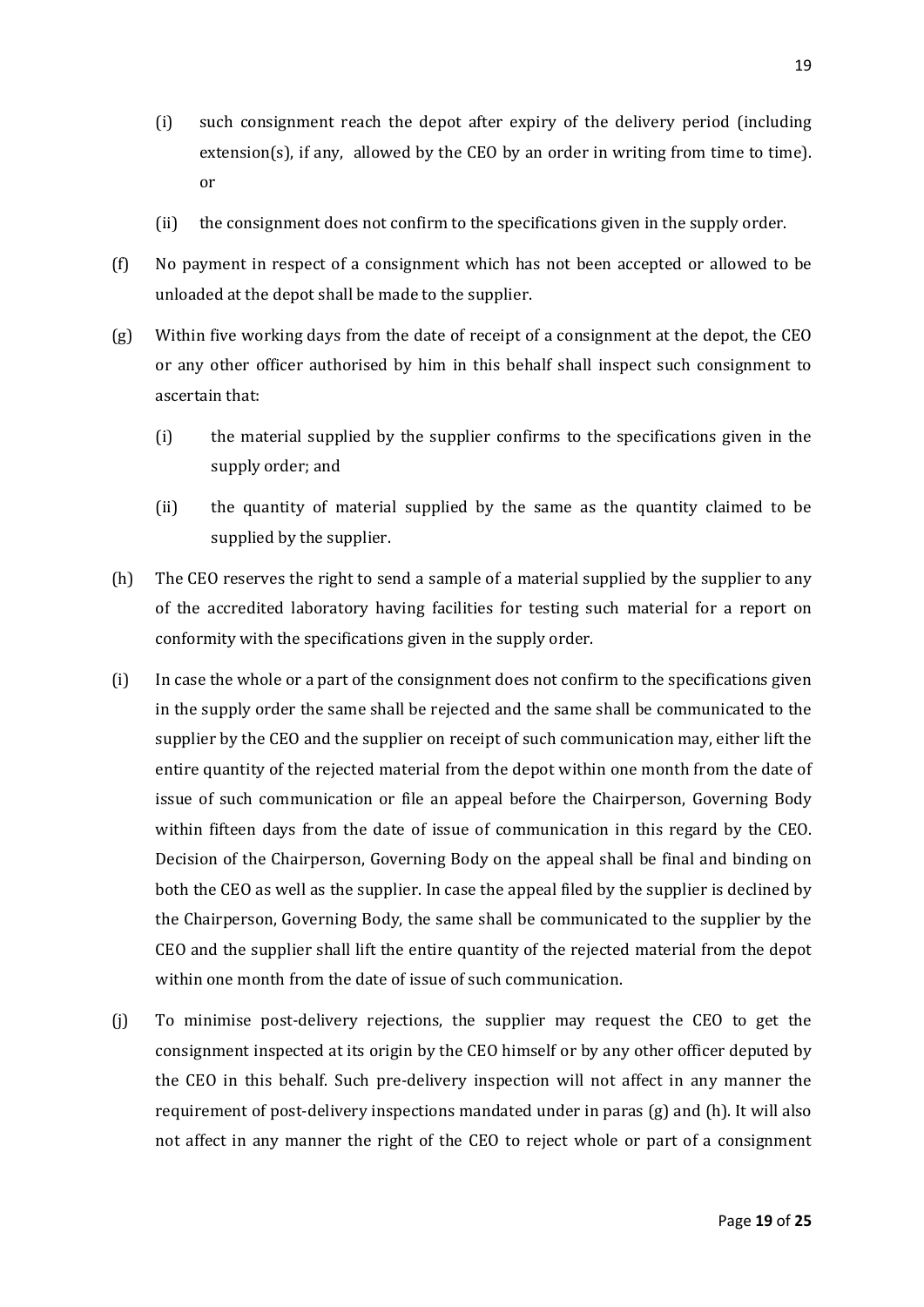which does not conform to the specifications given in the supply order mandated under in para (i).

#### **13. Extension of delivery Period**

- (a) In case for valid and cogent reason(s) beyond the control of the supplier, it is not possible for the supplier to complete the supply and installation of the whole or a part of the quantities of the materials for which a supply order has been placed in his/her favour within the delivery period stipulated in the supply order, he may by an application in writing, request the CEO to extend the delivery period by such further period as may be given in such application.
- (b) Application submitted by the supplier for extension of delivery period clearly stating therein the reason(s) for extension of the delivery period shall reach the CEO at-least ten clear working days before the expiry of the delivery period. The CEO, for the reasons to be recorded, in writing may, after obtaining prior approval of the Governing Body, extend the delivery period for a maximum period of 30 days at a time.

#### **14. Making of Payment**

- (a) The payment shall be made within ten working days from the date the supply and installation of the Solar Water Pump along with Solar Panels and other associated accessories is completed.
- (b) Payment shall be made through an account payee crossed cheque or a demand draft or NEFT or RTGS. In case the payment is to be made by a demand draft or NEFT or RTGS the amount charged by the Bank for such payment shall be deducted from the amount payable to the supplier. In no case, more than Rs. 5,000/- (rupees five thousand) only shall be paid through cash to a supplier.
- (c) In case a supplier desires to receive the payment through NEFT or RTGS, full details of his bank account duly verified by the Manager of the Bank in which such account is located shall be provided to the CEO.

#### **15. Deductions**

(a) In case total value of supply made under an individual supply order, exceeds Rs. 2,50,000/- (rupees two lakh fifty thousand) only or such other amount, as may be notified in this regards by the Government of India in the Ministry of Finance in this regard, income tax at the rate of 2 %(two percent) or such other rate as may be specified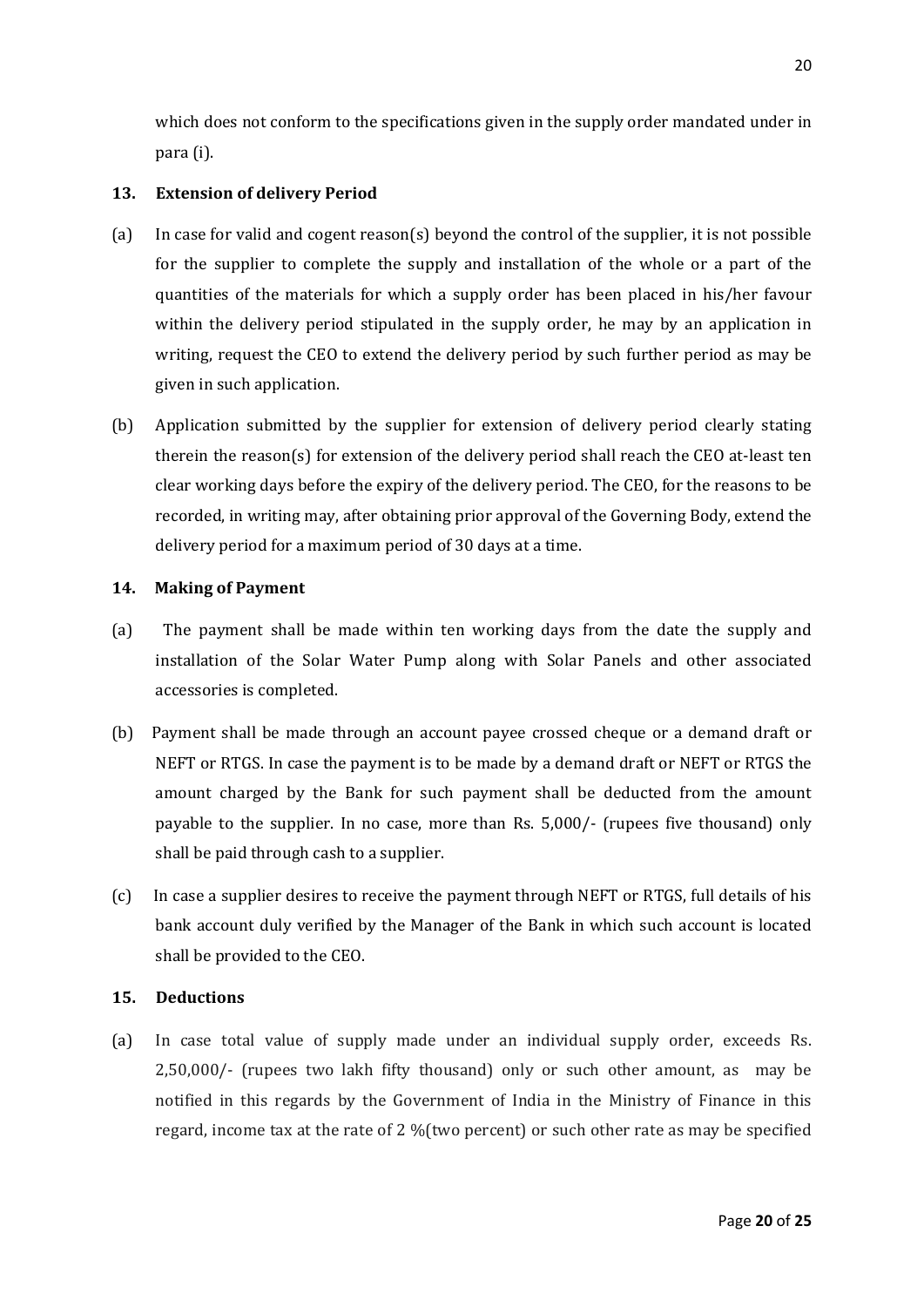by the Government of India in the Ministry of Finance shall be deducted from the payments made to the supplier:

Provided that in case a supplier is Schedule Tribe resident of the Meghalaya and is exempted from the payment of income tax, no income tax may be deducted from the payment made to him.

- (b) In case total value of supply made under an individual supply order, exceeds Rs. 2,50,000/- (rupees two lakh fifty thousand) only or such other amount, as may be notified in this regards by the Government of India in the Ministry of Finance in this regard, Goods and Service Tax at the rate of 2 % (two percent) or such other rate as may be specified by the Government of India in the Ministry of Finance shall also be deducted from the payments made to the supplier.
- (c) Such other tax or levy or fee or cess as mandated under a statute or rule made thereunder, for the time being in force in the State shall also be deducted from the payments made to the supplier.

#### **16. Prohibition to Sub-let**

(a) The supply order shall not be assigned or sub-let to any other person and if the supplier shall assign or sub-let his supply order, or attempt so to do, or become insolvent or commence any insolvency proceedings or make any composition with his creditors, or attempt so to do, or if any bribe, gratuity, gift, loan, prerequisite, reward or advantage, pecuniary or otherwise, shall either directly or indirectly be given, promised or offered by the supplier, or any of his servants or agents to any public officer or person in the employ of the MZPIS or the State of Meghalaya in any way relating to his office or employment, or if any such officer or person shall become in any way directly or indirectly interested in the supply, the CEO may, with prior approval of the Governing Body by notice in writing rescind the supply order and the earnest money deposit of the supplier shall thereupon stand forfeited and be absolutely at the disposal of the MZPIS, and in addition the supplier shall not be entitled to recover or be paid for any material supplied under the supply order placed in his favour.

#### **17. Changes in Constitution of Firm**

(a) In the case of a tender by partners any change in the constitution of the firm shall be forthwith notified by the supplier to the CEO for his information and record.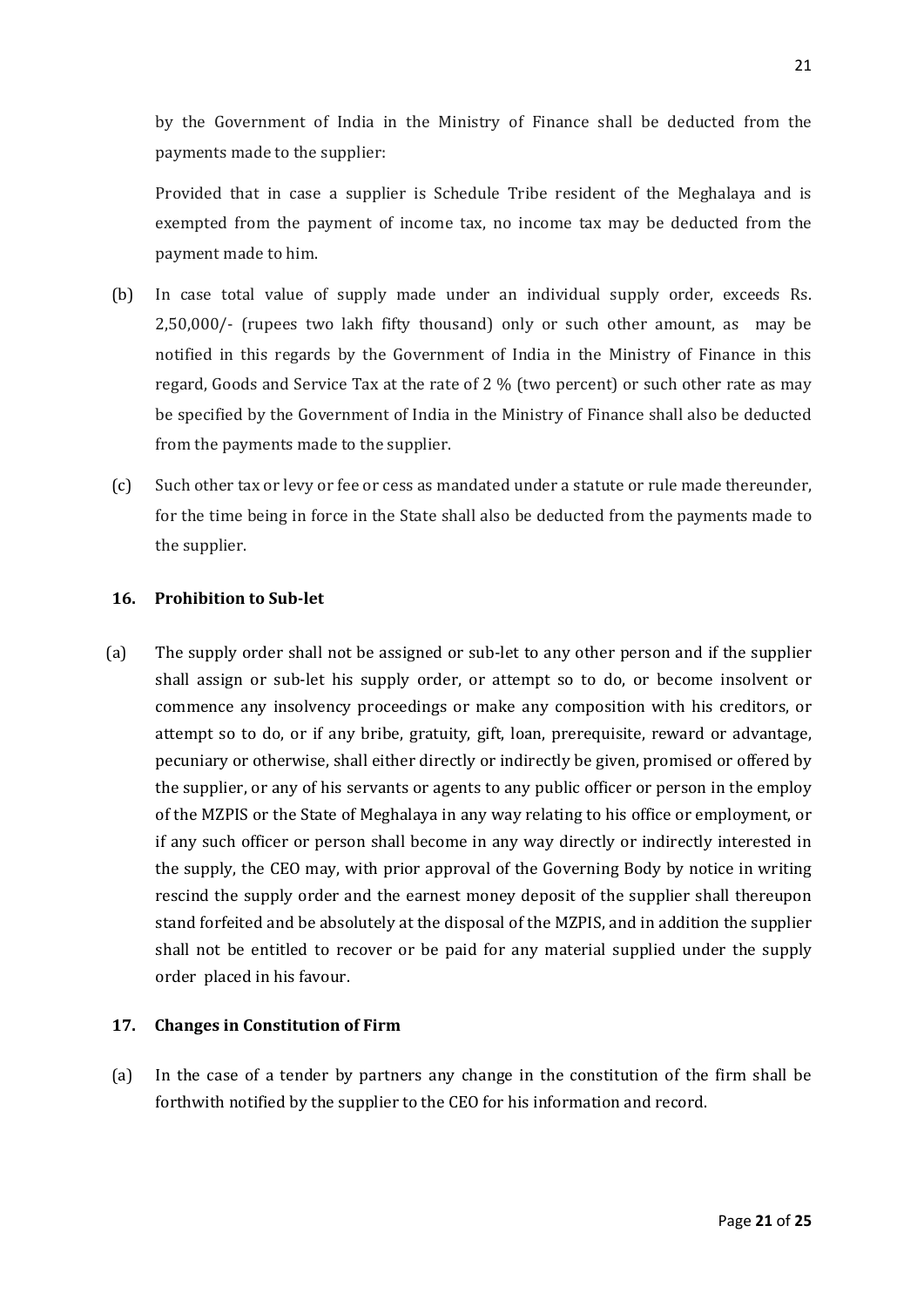#### **18. Interpretation**

(a) Except where otherwise specified in the Tender Booklet or the supply order the decision of the Governing Body of the MZPIS for the time being shall be final, conclusive and binding on the CEO and the supplier upon all questions relating to the meaning of the specifications and instructions hereinbefore mentioned and as to any other question, claim right, matter or thing whatsoever in any way arising out of or relating to the quality and quantity of material supplied, instruction, orders of these conditions, or otherwise concerning the supply of the material or failure to supply the same whether arising during the progress of the supply, or after the supply or abandonment thereof.

> **(P.R. Marak, IFS)** Chief Executive Officer Meghalaya Zoo Project Implementation Society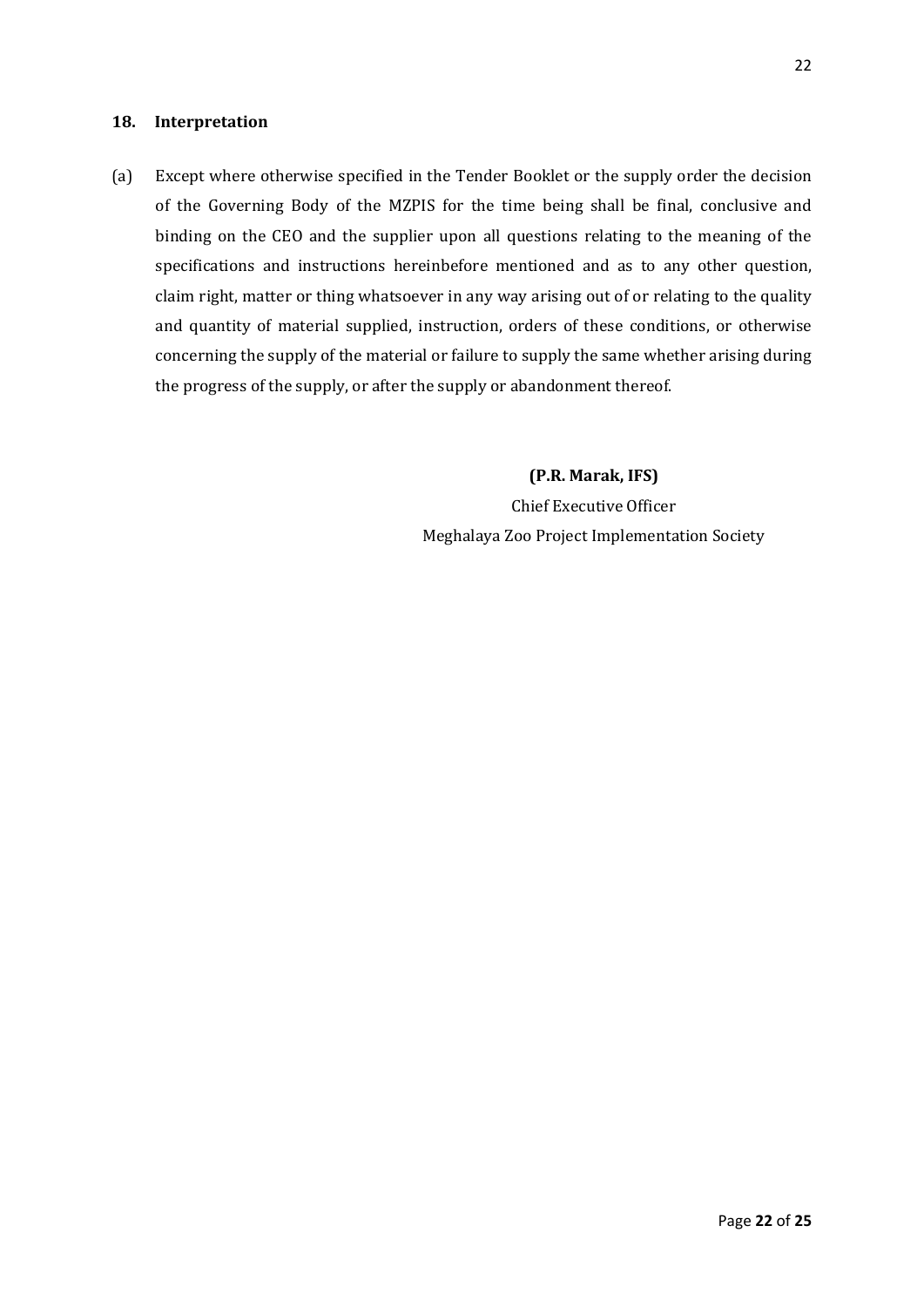#### **CERTIFICATE OF ACCEPTANCE OF TERMS AND CONDITIONS**

I have read and fully understood the terms and conditions as laid down above in respect of supply and installation of Solar AC Water Pump Sets to the Meghalaya Zoo Project Implementation Society due to be opened on **30.04.2021.**

I agree to abide by the same.

I have signed all the pages of the tender document as laid down.

Signature and Seal of the Tenderer or his Authorized Signatory

Dated : ……………………………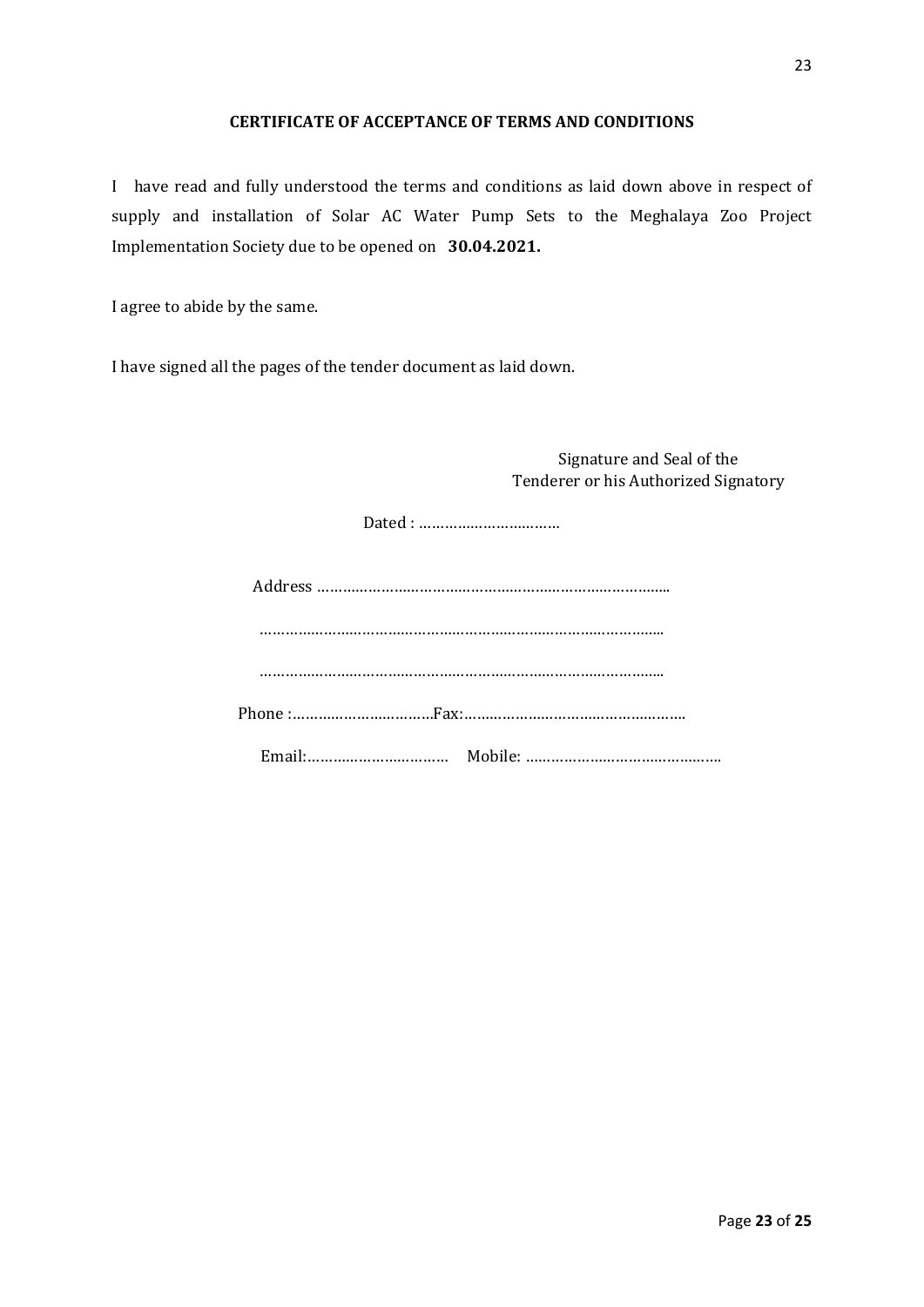#### **SCHEDULE**

#### **Detailed Specification of Materials to Be Supplied and Installed**

#### **i. FIFTEEN (15) HORSE POWER (HP) 120 METERS HEAD SOLAR AC PUMP SET**

**General Requirement:** The Pump Set shall be able to lift atleast 1,50,000 (one lakh fifty thousand) litres water during a period of eight hours from a 10 meters deep intake ring well to a RCC reservoir located at a place having elevation 100 meter higher than elevation of the bottom of the ring well through an approx. 540 running meter 65 mm diameter GI pipeline.

**Note:** The rates quoted by the tenderer shall **NOT** include the cost of approx. 540 running meter 65 mm diameter GI pipeline to be laid between the intake ring well and the RCC reservoirs.

**Pump:** Fully Stainless Steel Body and Rotors with a 15 HP Motor with 120 meters head

**Solar Panel:** 48 Numbers Polycrystalline Solar Panels each of 325 W Capacity installed in three parallel rows each containing 16 panels, on a MS Steel Pipe or MS Angle Iron superstructure grouted/fixed to the ground through cement concrete (CC) blocks

**Controller:** Inbuilt Variable Frequency Drive (VFD) with Maximum Power Point Tracking (MPPT) facility; Input Voltage: 550 V – 750; MMPT Voltage Range: 480-570 V; Output Voltage: 0- 415 V, 3 Phase; Output Frequency: 0- 50 Hz; Auto Synchronous Dual Mode Input Supply Facility with Solar Priority; Protection From Dry Run, Low Radiation, Reverse Polarity, Over Load, Over Flow Tank, Short Circuit

**LCD Display:** Should Display Voltage, Motor Ampere, Motor Frequency, Solar Power Generated

**Insulated Submersible Cable from Controller to Pump:** 6 sq. mm three core copper insulated cable

**Wire from Solar Panels to Controller**: 4 sq mm single core copper insulated wire

**Rope to Support the Pipe Laid in the Ring Well:** 18 mm Polypropylene Rope

#### **ii. THREE (3) HORSE POWER 70 METER HEAD SOLAR AC PUMP SET**

**General Requirement:** The Pump Set shall be able to lift atleast 50,000 (fifty thousand) litres water during a period of eight hours from a 3 meters deep RCC Water Storage Reservoir to another RCC Reservoir located at a place having elevation 50 meters higher than the elevation of the bottom of the intake reservoir through an approx. 360 running meters 50 mm diameter GI pipeline.